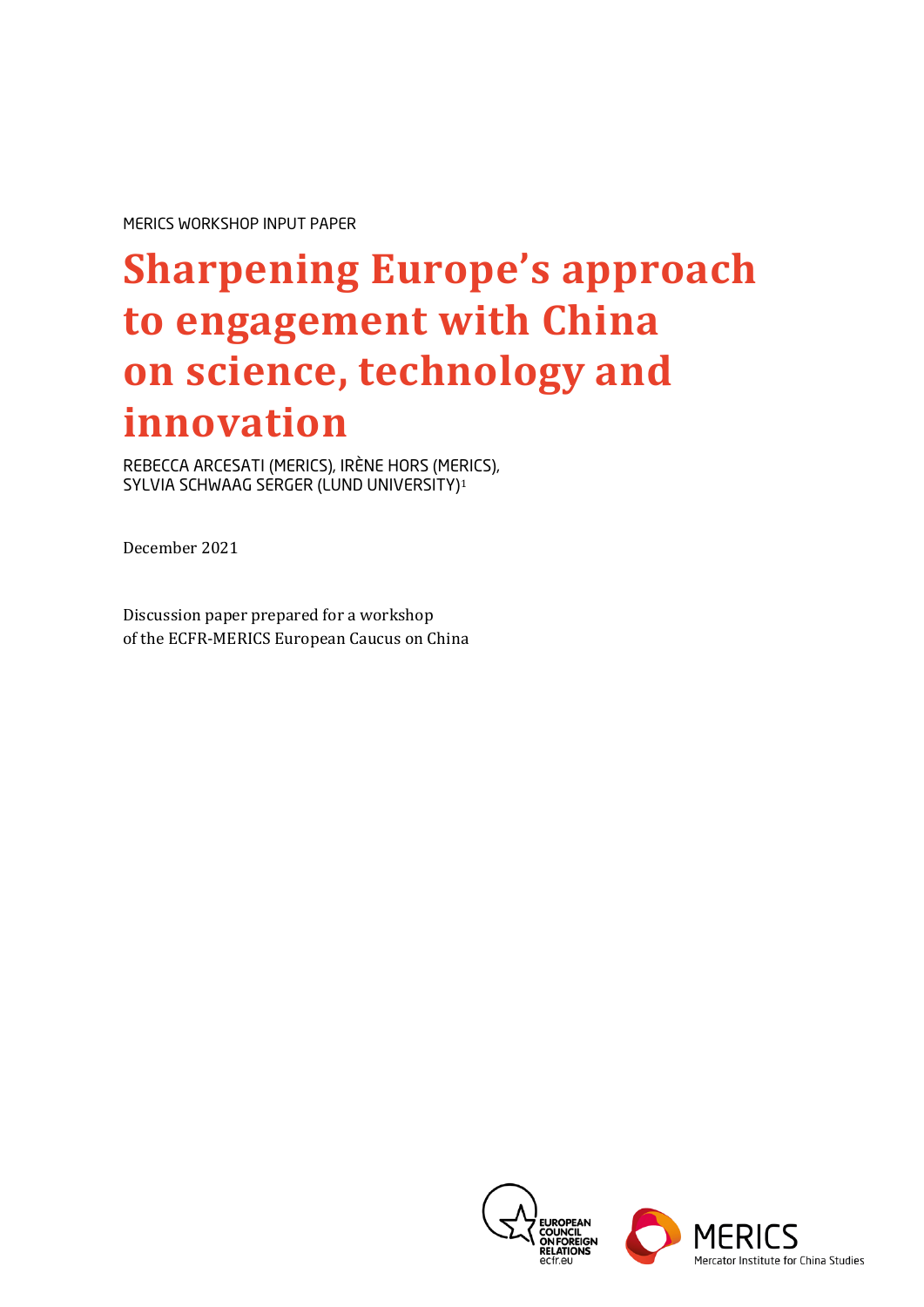# INTRODUCTION

China's emergence as a leading force in global science, technology, and innovation (STI) is one of the key geopolitical developments prompting a rethink of the European Union (EU)'s approach to international cooperation in research and innovation (R&I). The country's rapid progress towards the frontier of knowledge, combined with the potential of new technologies such as artificial intelligence (AI) and fifth-generation network technology (5G) to change the balance of power, raises difficult questions for Europe's future competitiveness, security, and autonomy.

As the EU and China [negotiate](https://sciencebusiness.net/technology-strategy-board/news/talks-future-science-partnership-china-not-easy-exercise) the next  [Joint Roadmap for the future of R&I cooperation](https://ec.europa.eu/info/news/eu-china-high-level-dialogue-research-and-innovation-2021-jan-25_en) (the Roadmap), disagreement over the framework conditions persists. Points of contention include reciprocity in access to innovation funding, data, and research results, intellectual property protection, and research integrity and ethical standards. Policy makers across Europe also have concerns about China's state-driven foreign technology acquisitions. This is visible in policy developments on foreign investment screening and is increasingly spilling over into scientific research. The Chinese Communist Party (CCP)'s efforts to harness advanced technologies in order t[o modernize its military](https://www.cnas.org/publications/congressional-testimony/chinese-military-innovation-in-artificial-intelligence) and strengthen [its authoritarian governance system,](https://www.congress.gov/event/116th-congress/house-event/109462) meanwhile, are bringing new risks to scientific cooperation projects.

Against this backdrop, the EU is recalibrating its stance of unconditional openness in STI exchanges, balancing it with measures to protect its economic and security interests and safeguard European values. In the new [strategy for international R&I cooperation](https://ec.europa.eu/commission/presscorner/detail/en/ip_21_2465) endorsed by the Council on 28 September 2021, the EU stresses "open strategic autonomy" as its response to a rapidly changing world, where openness and international cooperation remain essential and desirable, but where science and technology capabilities influence and interact with economics, politics, and security in ways and to a degree not previously witnessed.

At the EU level, several policy measures have been introduced or are under development that have implications for research cooperation. The [Horizon Europe R&I funding pro](https://eur-lex.europa.eu/legal-content/EN/TXT/PDF/?uri=CELEX:32021R0695&from=EN)[gram](https://eur-lex.europa.eu/legal-content/EN/TXT/PDF/?uri=CELEX:32021R0695&from=EN) can, in exceptional circumstances, exclude certain partners in order to safeguard "strategic assets, interests, autonomy or security." The Commission is also expected to issue country[-agnostic gu](https://s3.eu-central-1.amazonaws.com/euobs-media/3ef6dc3d60ee27a2df16f62d47e93fdc.pdf)idelines on tackling foreign interference in higher education and research organizations. National governments both [within](https://www.government.nl/documents/letters/2020/11/27/knowledge-security-in-higher-education-and-research) and [outside](https://www.gov.uk/government/news/dedicated-government-team-to-protect-researchers-work-from-hostile-activity) the EU are taking steps to safeguard research integrity and security. Some are also making efforts to identify and nurture strategically important technologies. Germany's Federal Ministry of Education and Research, for example, recently established a Coun[cil for Technological Sover](https://www.bmbf.de/bmbf/shareddocs/pressemitteilungen/de/2021/08/020921-Rat-technologische-Souveraenitaet.html)[eignty](https://www.bmbf.de/bmbf/shareddocs/pressemitteilungen/de/2021/08/020921-Rat-technologische-Souveraenitaet.html) tasked with developing recommendations for strengthening the technological sovereignty of Germany and the EU in key fields.

The escalating confrontation between the United States and China, described by some as a ["tech Cold War,"](https://www.foreignaffairs.com/articles/north-america/2020-09-09/coming-tech-cold-war-china) increasingly complicates and politicizes cross-border STI cooperation between the two countries. Yet despite geopolitical tensions and political rhetoric, knowledge flows and cooperation between Chinese and US scientists and businesses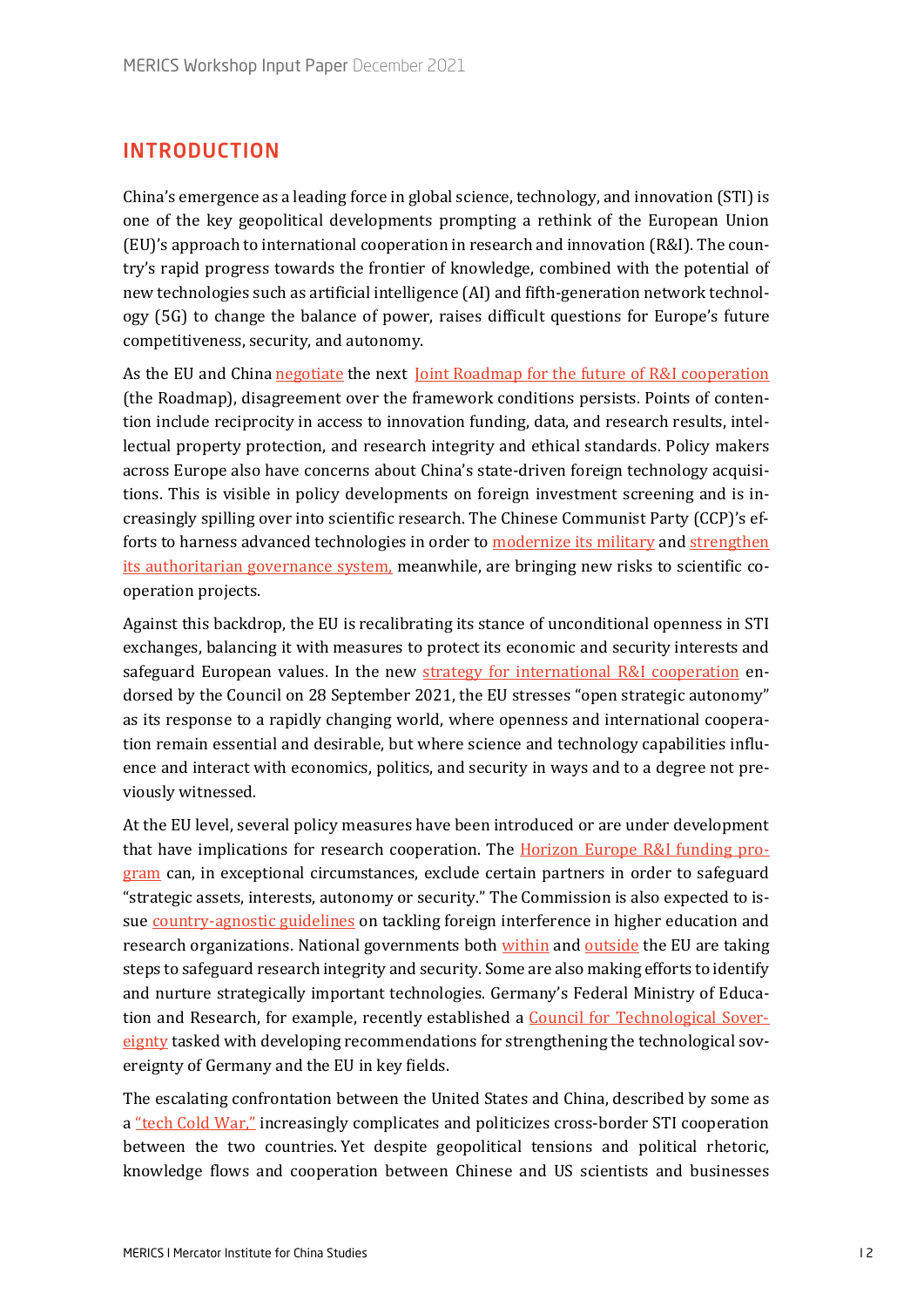[continue](https://www.tandfonline.com/doi/full/10.1080/00221546.2020.1827924) to [deepen](https://www.brookings.edu/blog/order-from-chaos/2021/08/12/the-new-normal-in-us-china-relations-hardening-competition-and-deep-interdependence/). This begs the question whether Europe risks being marginalized at a time when the stakes of technological strength, competition, and cooperation may never have been higher. Until recently, many European policy makers and academics held an enthusiastic and generally uncritical view of STI cooperation with China, visible in the plethora of agreements signed as late as [fall 2019.](https://www.bundesregierung.de/breg-de/suche/merkel-besucht-china-1667802) They have gradually moved beyond this, developing a greater awareness of the challenges and risks posed by cooperation with China. It will now be critical to ensure that this does not translate into an overly cautious approach, or even general reluctance to engage with China on science and technology across the board.

China's impressive rise as an innovation powerhouse warrants a strategic, clear-eyed, and informed vision of how Europe can grasp the opportunities while managing the risks arising from STI engagement with the world's second-largest economy. China remains a challenging but indispensable partner, including in tackling pressing global challenges such as the climate crisis and infectious diseases. The joint decision to continue the EU[-China co](https://ec.europa.eu/info/funding-tenders/opportunities/portal/screen/opportunities/topic-details/horizon-cl6-2021-farm2fork-01-19)[operation flagship on biodiversity](https://ec.europa.eu/info/funding-tenders/opportunities/portal/screen/opportunities/topic-details/horizon-cl6-2021-farm2fork-01-19) despite difficulties in the Roadmap negotiations is clear illustration of this. Europe must sharpen its approach to STI engagement with China in order to balance cooperation and competition, position itself vis-à-vis the United States and other foreign countries as a defender of a rules-based world order and international cooperation, and safeguard its long-term prosperity, security, and values.

The present paper aims to provide a considered contribution to such a vision. It begins by examining China's STI strategy and governance and identifying certain elements of its approach that might offer lessons for Europe, such as the active use of STI open-source intelligence (OSINT) and the integration of STI and adjacent policy fields. This is followed by a summary of the drivers and challenges of EU STI cooperation with China, as well as recent EU and national government actions to recalibrate the relationship. Finally, it puts forward a series of proposals for collaborating with and relating to China, which could be further explored in relevant fora such as the European R&I Knowledge Network on China [\(EU KNoC\).](https://data.consilium.europa.eu/doc/document/ST-1204-2021-INIT/en/pdf)

# 1 CHINA'S STI STRATEGY AND DRIVERS OF ITS INTERNA-TIONAL STI ENGAGEMENT

# 1.1 China's STI strategy and governance

The 14th Five-[Year Plan for National Economic and Social Development](https://cset.georgetown.edu/publication/china-14th-five-year-plan/) (14th FYP), passed in March 2021, places innovation at the heart of China's modernization drive, doubling down on the [2016 national strategy of "innovation](https://cset.georgetown.edu/publication/outline-of-the-national-innovation-driven-development-strategy/)-driven development." Beijing is determined to address the enduring weaknesses in China's innovation system, such as shortcomings in the area of basic research which constrain the development of indigenous breakthroughs in in key science and technology fields.

By emphasizing self-reliance in STI, the CCP aims to insulate China from the external shocks that could threaten its economic and national security and, by extension, the party's own hold on power. Beijing's perspective on [globaliz](https://merics.org/en/report/course-correction-chinas-shifting-approach-economic-globalization)ation and [interdependence](https://www.prcleader.org/gewirtz) has shifted, particularly since the escalation of tensions with Washington in 2018. US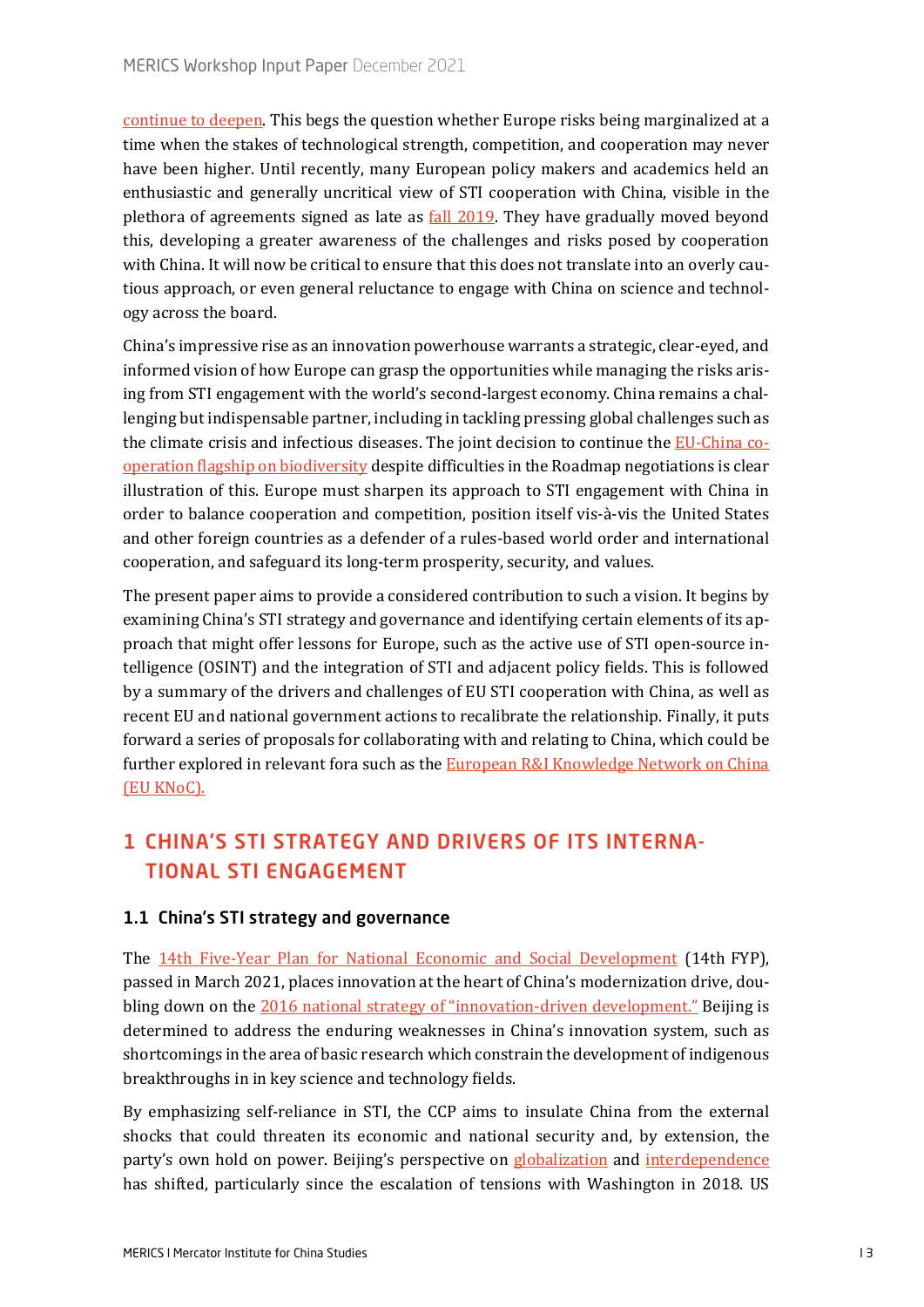actions targeting Chinese technology firms and supply chains have accelerated Beijing's push for indigenization as a way of building resilience and reducing external dependencies on "core technologies," especially [semiconductors](https://merics.org/en/report/mapping-chinas-semiconductor-ecosystem-global-context-strategic-dimensions-and-conclusions). In 2016, China's president Xi Jinping stated that these dependencies represent China's ["greatest hidden danger."](https://chinacopyrightandmedia.wordpress.com/2016/04/19/speech-at-the-work-conference-for-cybersecurity-and-informatization/)

Technological security, a dimension of Xi Jinping's all-[encompassing national security con](https://merics.org/en/chinas-new-international-paradigm-security-first)[cept](https://merics.org/en/chinas-new-international-paradigm-security-first), is the imperative that guides China's STI strategy. Despite the new urgency, this preoccupation is not new, [dating as far back as Deng Xiaoping's Four Modernizations](http://www.xinhuanet.com/politics/2020-09/11/c_1126483997.htm) which linked independent STI advancements with China's economic and social rejuvenation. The ["indigenous innovation" campaign](https://www.uschamber.com/sites/default/files/documents/files/100728chinareport_0_0.pdf) [launched in 2006](https://www.jstor.org/stable/24904610) highlighted the Chinese leadership's resolve to catch up with advanced industrialized nations, and reflected a renewed focus [on state intervention in technology development.](https://ideas.repec.org/a/eee/respol/v45y2016i10p2138-2152.html) With the 13th Five-Year Plan, Made in China 2025, and other plans and policies, Xi Jinping has shifted the focus from playing catch-up to surpassing the West and ["seizing the commanding heights,"](http://www.xinhuanet.com/politics/leaders/2018-05/28/c_1122901308.htm) with a view to [turning China into an STI superpower](http://www.qstheory.cn/dukan/qs/2021-03/15/c_1127209130.htm) by 2049.

**This strategic prioritization of STI at the highest levels of government sets China apart from Europe**. While Europeans' quest for technological sovereignty was catalyzed by US-China tensions and the Covid-19 pandemic, Chinese leaders have long identified emerging fields such as AI, 5G, and the Internet of Things (IoT) as the engines of the Fourth Industrial Revolution. They view this as a [window of opportunity](https://www.brookings.edu/testimonies/the-united-states-china-and-the-contest-for-the-fourth-industrial-revolution/#footnote-9) for China to upgrade its economy, bring about high-quality growth, solve pressing domestic challenges such as environmental degradation and a shrinking labor force, and reclaim the country's status as a global power which can prevail over the West in the strategic contest for global leadership. Although a number of its priorities mirror those of its European counterparts (e.g. investments in STI to power the green transition, build resilience, and advance competitiveness), Beijing also views scientific and technological innovation as a "battlefield of the [international strategic game."](http://paper.people.com.cn/rmrb/html/2021-05/29/nw.D110000renmrb_20210529_1-02.htm)

As a result of this top-level, strategic embrace of innovation, China's approach to STI policy and governance stands out in comparison to the European approach in a number of key ways:

- **State direction and central, long-term planning**. China's party-[state capitalism](https://merics.org/en/party-state-capitalism-under-xi-integrating-political-control-and-economic-efficiency) blends market mechanisms and competition with macro-economic planning to serve centrally set objectives. The same approach is applied in the STI sphere: state intervention at the national and subnational levels to plan, guide, and support research and innovation is omnipresent, while private initiatives, competition, and experimentation are encouraged by means of different channels and policy tools. The state attempts to steer public-private collaboration through innovative forms of industrial policy (e.g. guidance funds that bring together public and private financing to advance strategic industries such as  $AI$  and semiconductors).
- **Policy linkage**. China's governance approach structurally integrates STI with other policy domains, particularly industrial and economic development policies. Vice Premier Liu He, Xi's top economic adviser and head of the party commission overseeing strategic policy making on finance and the economy, also heads the State Council's Leading Group of State Science and Technology (S&T) Reform and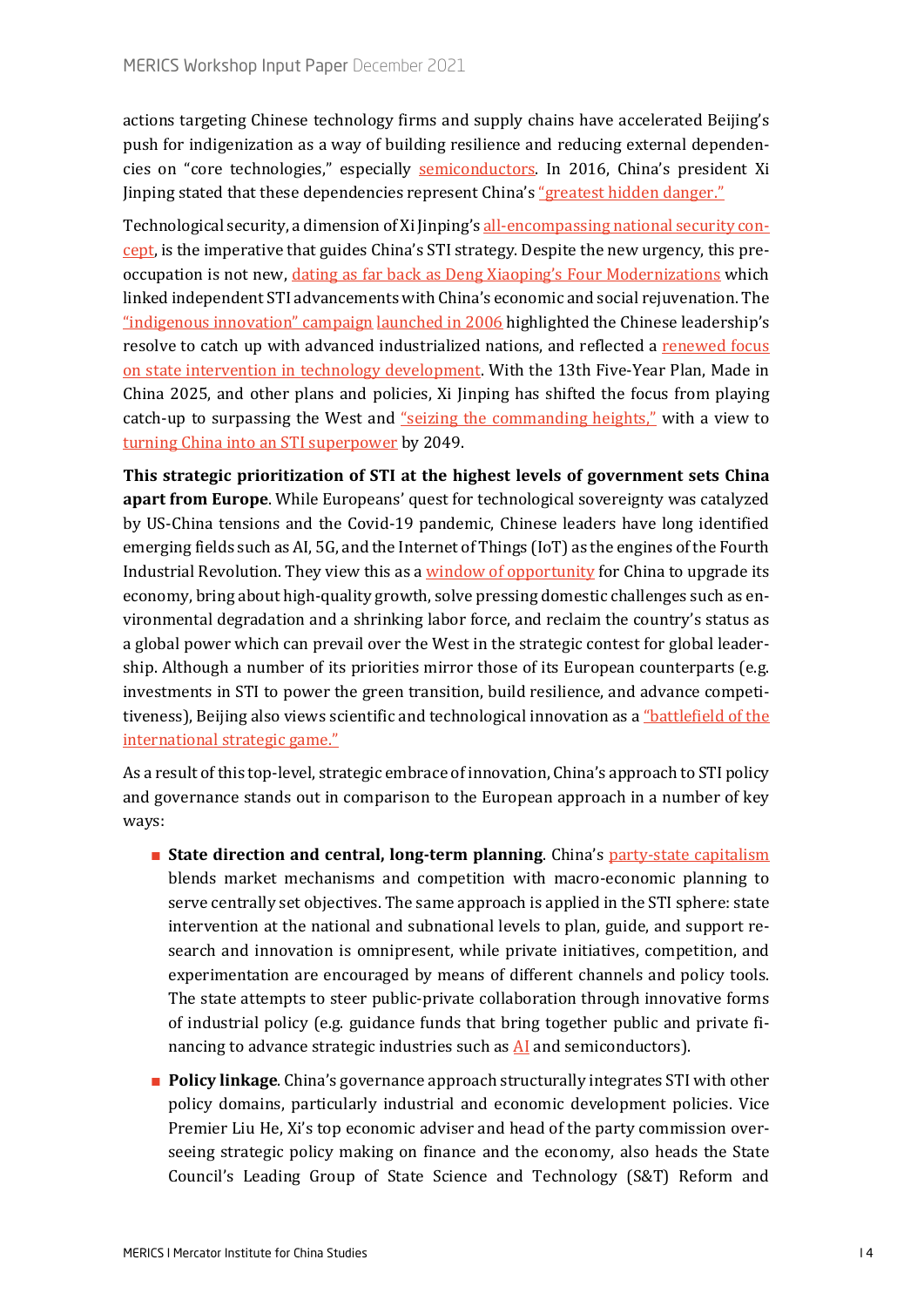Innovation System Construction. Earlier this year, he [was tasked](https://www.bloomberg.com/news/articles/2021-06-17/xi-taps-top-lieutenant-to-lead-china-s-chip-battle-against-u-s) with overseeing China's efforts to boost the chip industry. STI is also integrated with trade and investment, education, cyber, and defense policies.

- **Integrated civilian and military innovation**. China's national "military-civil fusion" (MCF) strategy, which [drew inspiration](https://thestrategybridge.org/the-bridge/2019/8/27/in-military-civil-fusion-china-is-learning-lessons-from-the-united-states-and-starting-to-innovate) from elements of the US Defense Advanced Research Projects Agency (DARPA) model, embodies the strong linkage between military and civilian innovation in China. While not always successful, the scale of its ambition is remarkable and stands in stark contrast to [Europe's reluc](https://ecfr.eu/publication/not_smart_enough_poverty_european_military_thinking_artificial_intelligence/)[tance](https://ecfr.eu/publication/not_smart_enough_poverty_european_military_thinking_artificial_intelligence/) to engage with the military applications of new technologies such as AI.
- **Prioritization of information collection and management**. Intervention requires knowledge of STI advancements. While they largely perform a political signaling function, it is noteworthy that the Politburo'[s collective study sessions](https://merics.org/en/short-analysis/xis-worrying-tech-curriculum) have dealt with emerging technologies several times in recent years. Additionally, the [In](https://www.istic.ac.cn/)[stitute of Scientific and Technical Information of China \(ISTIC\),](https://www.istic.ac.cn/) a research institute under the Ministry of Science and Innovation (MOST), manages extensive databases of domestic patents, talents, and the achievements of major S&T funding programs. ISTIC is building an integrated national information system to support and guide decision making.

# 1.2 The international component of China's STI strategy

In its first Long-term Plan for the Development of Science and Technology, launched in 1956, China attached strategic importance to learning from foreign countries as a way of catching up technologically and compensating for its missed industrial revolution. The 14th FYP, meanwhile, emphasizes "open S&T cooperation," particularly in the health and climate fields, including the "opening up of national S&T programs" and "open talent policies." This chimes with the open science movement, but here, as in other contexts, the term "openness" carries different connotations for Chinese and European actors: that of a historical strategy of "opening up," carefully crafted to serve China's own interests for the former, versus an approach of "openness by default" for the latter.

Today, the international component of China's STI strategy aims at much more than learning from foreign countries to catch up or joining international efforts for open science. The underlying objective is to develop indigenous innovation and import substitution to allow China to move up the technological ladder, reduce dependence on imported technology, and leapfrog in next-generation fields such as green technologies and AI.

To achieve these goals, China's STI strategy pursues three broad courses of action, with centralized guidance and support:

- **Acquiring foreign knowledge, technology, and assets** (e.g., through mobility programs, patent purchasing, foreign direct investment, and espionage).
- **Attracting mobile factors of production in the STI sphere** (e.g., high-tech research and development, foreign funding, and foreign talent).
- **Protecting Chinese assets and ensuring their circulation** (e.g., through active lobbying at international regulatory and standard-setting bodies, particularly with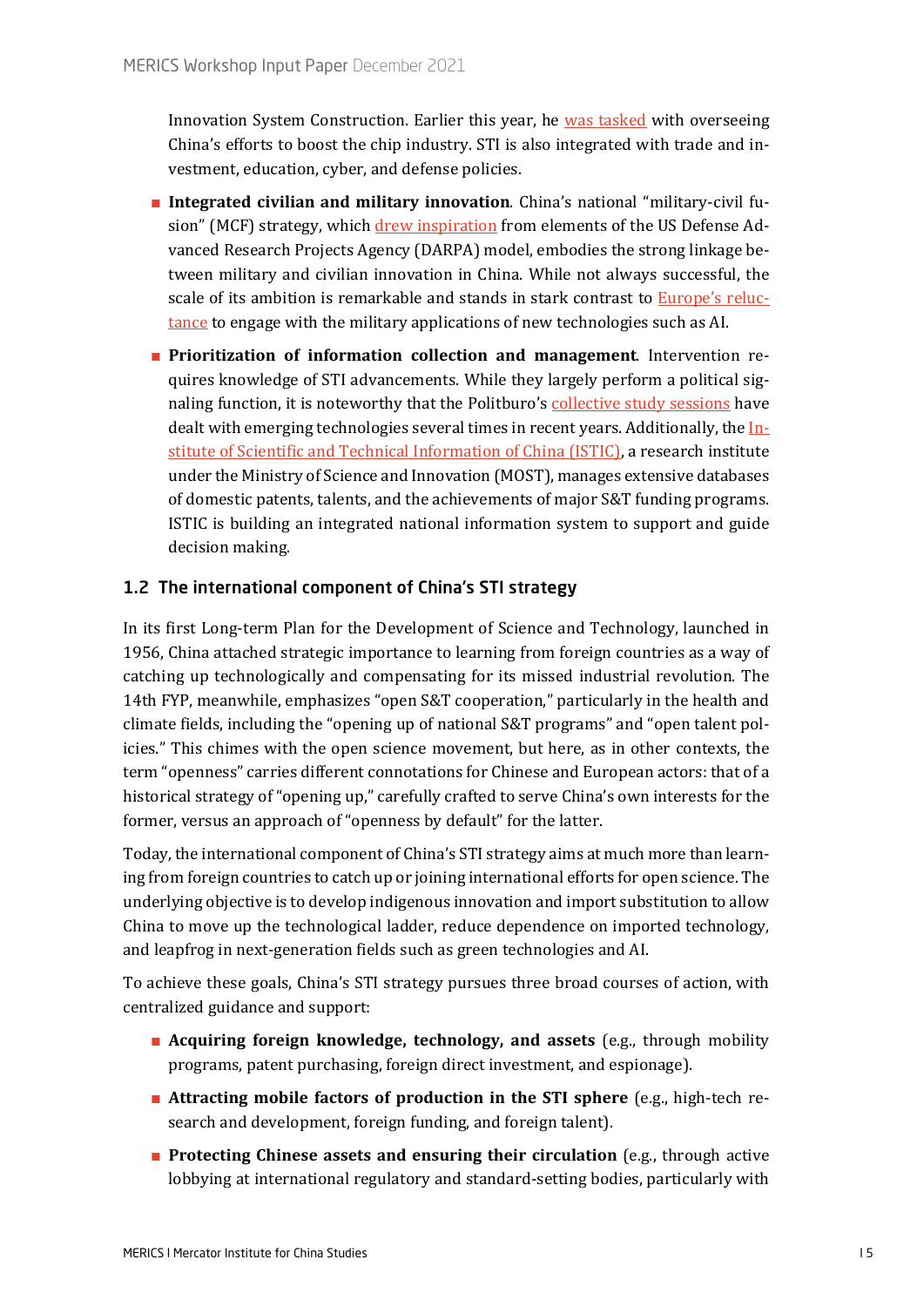a view to shaping standards for emerging technologies; active participation in the governance of key international institutions; international patenting; development cooperation and partnerships with developing countries).

The achievement of the first two objectives is facilitated by a sophisticated and systematic approach to monitoring foreign advancements, which gives China **an information advantage vis-à-vis Europe**. For example, s[cience and technology diplomats](https://cset.georgetown.edu/wp-content/uploads/CSET-Chinas-Foreign-Technology-Wish-List.pdf) stationed in Chinese embassies abroad "monitor host country technological breakthroughs, identify investment opportunities for Chinese firms, and serve as the overseas arm of the International Cooperation Department of MOST," according to Georgetown University's Center for Security and Emerging Technology (CSET). These S&T diplomats focus specifically on priority technologies relevant to China's strategic objectives, such as the 35 "stranglehold" technologies constraining China's industrial development listed in a [series of articles](https://archive.is/1y59j) in *Science and Technology Daily*.[2](#page-22-1)

[China's monitoring of STI through open](https://cset.georgetown.edu/wp-content/uploads/CSET-Chinas-STI-Operations.pdf)-source intelligence (OSINT), a system set up at the end of the 1950s, covers both domestic and foreign sources (patents, publications, etc.). At the heart of the civilian (non-military) dimension of this system is the above-mentioned, which compiles and analyzes information on domestic and foreign STI sources, trends, and achievements. This system helps China's government monitor and scan foreign STI policies, strategies, inputs, and outputs, and provides strategic advice to decision makers. This was well captured in [Xi Jinping's speech](http://www.xinhuanet.com/politics/2021-05/28/c_1127505377.htm) at a conference on science and technology in May 2021: "The CCP Central Committee has comprehensively analyzed the competitive situation of international scientific and technological innovation." This OSINT system also provides support for "technology transfer from foreign sources to national industries," according to the ISTIC website.

# 2 STI ENGAGEMENT WITH CHINA: DRIVERS, DEPENDENCIES, AND CHALLENGES

#### 2.1 Why cooperate with China? From drivers of collaboration to dependencies

European cooperation with China on science, technology, and innovation is motivated by several factors. Various analyses indicate that China is at, or close to, the frontier of knowledge in areas such as biotech, space, and AI, making it an indispensable player in advancing science and tackling pressing global challenges. The nature of the country's STI system, its resources, and the results it achieves make it an attractive partner for Europe.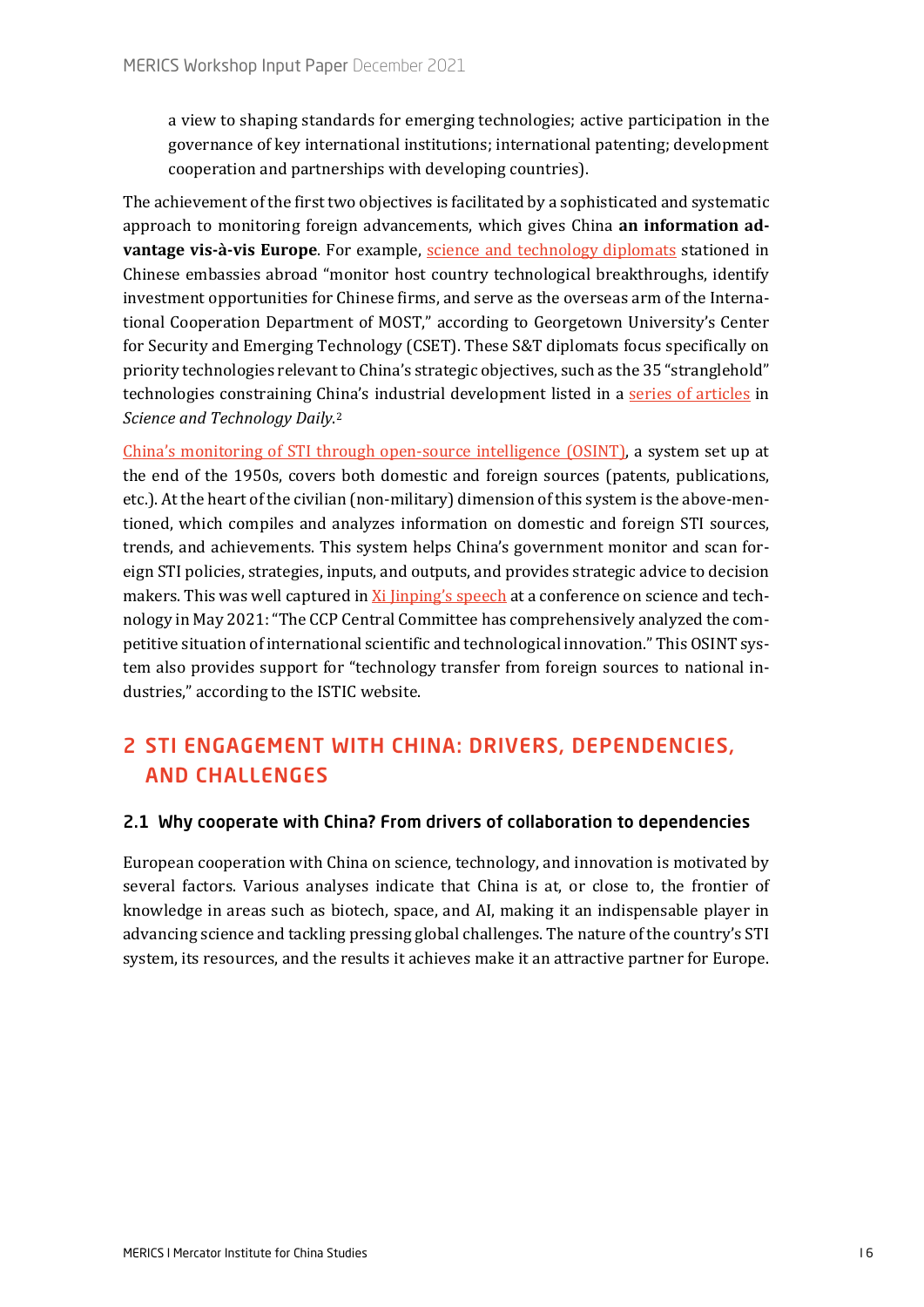## Exhibit 1 Indicators of China's STI strength

| <b>INDICATOR</b>                                                    | RANKING/SHARE/NUMBER                                                                                                                                                                                                               | <b>YEAR</b>      | <b>SOURCE</b>                                                                                            |
|---------------------------------------------------------------------|------------------------------------------------------------------------------------------------------------------------------------------------------------------------------------------------------------------------------------|------------------|----------------------------------------------------------------------------------------------------------|
| Ranking, total<br>research and<br>development<br>(R&D) spending     | 2<br>(after the United States)                                                                                                                                                                                                     | 2019             | <b>OECD</b>                                                                                              |
| Ranking, num-<br>ber of scientific<br>publications                  | $\mathbf{1}$<br>(followed by the United<br>States)                                                                                                                                                                                 | Since<br>2016    | <b>National Science Foun-</b><br>dation (NSF) National<br><b>Science &amp; Engineering</b><br>Indicators |
| <b>Number</b><br>(increase),<br>co-publications                     | United States 186,886<br>$(12.1\%)$<br>UK 53,934 (35.4%)<br>Australia 46,486<br>$(29.8\%)$<br>Canada 32,926 (24.2%)<br>Germany 29,422<br>(31.5%)<br>Japan 27790 (20.5%)<br>Singapore 19,231<br>$(30.6\%)$<br>France 18,871 (24.2%) | $2018 -$<br>2020 | SciVal<br>(accessed December 19,<br>2021)                                                                |
| Share, global<br>R&D expendi-<br>ture <sup>3</sup><br>Ranking, num- | 23.9%<br>United States 29.9%<br>EU 20.0% (2017)<br>$\mathbf{1}$                                                                                                                                                                    | 2019<br>Since    | <b>Congressional Research</b><br><b>Service and NSF Na-</b><br>tional S&E Indicators<br>2020<br>SciVal   |
| ber of top 10%<br>most cited STI<br>publications                    |                                                                                                                                                                                                                                    | 2019             |                                                                                                          |
| Ranking, num-<br>ber of top 1%<br>most cited STI<br>publications    | $\mathbf{1}$                                                                                                                                                                                                                       | Since<br>2020    | SciVal                                                                                                   |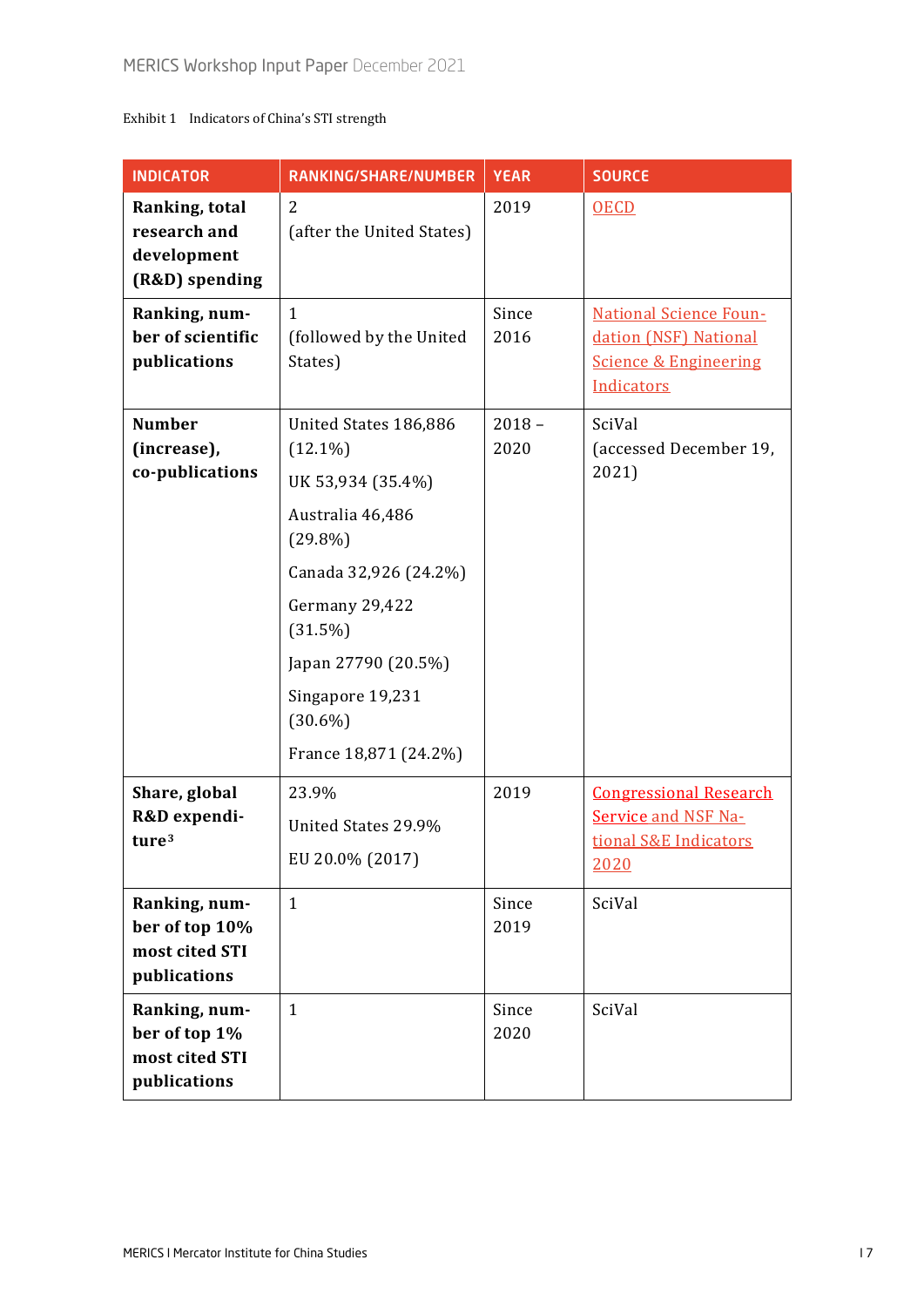| Ranking, num-<br>ber of top 1%<br>most cited publi-<br>cations on AI                                                                    | $\mathbf{1}$                                  | Since<br>2014 | SciVal                             |
|-----------------------------------------------------------------------------------------------------------------------------------------|-----------------------------------------------|---------------|------------------------------------|
| Ranking, num-<br>ber of top 1%<br>most cited publi-<br>cations on re-<br>newable energy,<br>sustainability,<br>and the environ-<br>ment | $\mathbf{1}$                                  | Since<br>2013 | SciVal                             |
| Ranking, num-<br>ber of compa-<br>nies among top<br>100 R&D<br>spenders                                                                 | 3<br>(after the United States<br>and Germany) | 2020          | fDi Markets                        |
| Ranking, num-<br>ber of compa-<br>nies among top<br>2,500<br><b>R&amp;D</b> spenders                                                    | $\overline{2}$<br>(after the United States)   | 2019          | 2020 EU R&D Score-<br><b>board</b> |
| Share, compa-<br>nies among top<br>2,500 R&D<br>spenders                                                                                | 21.4%<br>United States 31.0%<br>EU 16.8%      | 2019          | 2020 EU R&D Score-<br><b>board</b> |
| Companies'<br>share in top<br>2500 companies'<br>R&D                                                                                    | 13.1%<br>United States 38.5%<br>EU 20.9%      | 2019          | 2020 EU R&D Score-<br>board        |
| Ranking, source<br>of EU high-tech<br>imports                                                                                           | $\mathbf{1}$                                  | 2020          | <b>Eurostat</b>                    |
| Ranking, desti-<br>nation of EU<br>high-tech<br>exports                                                                                 | $\overline{2}$<br>(after the United States)   | 2020          | <b>Eurostat</b>                    |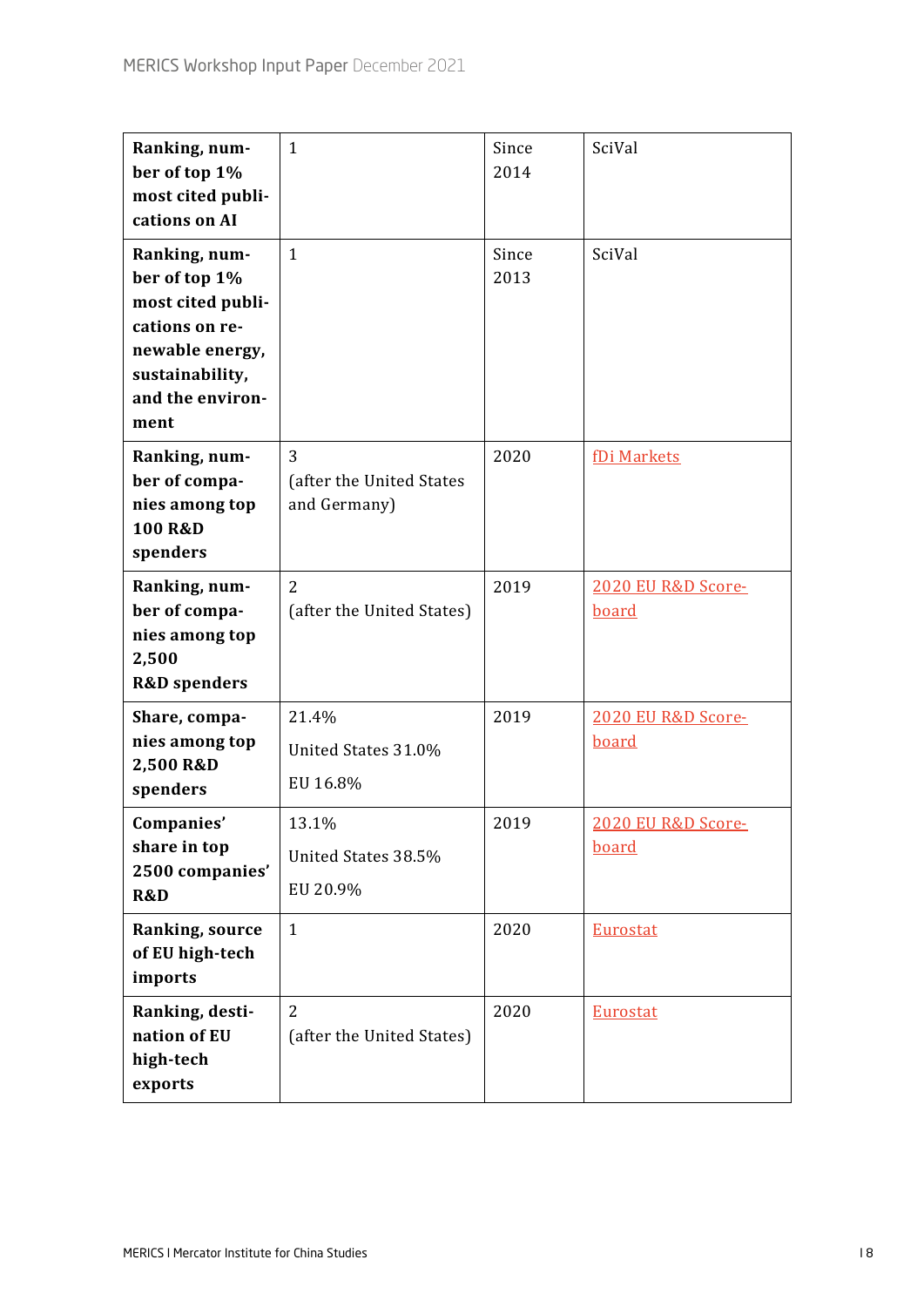A number of the factors contributing to China's STI strong "gravitational field," to quote the 14th FYP, may progressively differentiate China from other partners and, in some areas, confer the country a unique comparative advantage. These include:

- **China's massive investment in large and very large research infrastructures** (see, for instance, the Medium- and Long-[Term Plan for the Construction of Major](http://www.gov.cn/zhengce/content/2013-03/04/content_5176.htm)  [National Science and Technology Infrastructure, 2012](http://www.gov.cn/zhengce/content/2013-03/04/content_5176.htm)-30, and the Chinese Academy of Sciences' [Major Technological Infrastructure Development Roadmap to](http://www.bdp.cas.cn/zlyjjwqgl/ptcg/201608/t20160830_4573027.htm)  [2050\)](http://www.bdp.cas.cn/zlyjjwqgl/ptcg/201608/t20160830_4573027.htm).[4](#page-22-3)
- **A scale advantage** conferred by large teams of well-trained and highly skilled researchers and technicians, which can be critical in areas such as biotech and gene sequencing research.
- **The availability of large datasets**. The 14th FYP, for example, announced the construction of "scientific big data centers."

Of course, the resources of China's innovation system are often not as readily available to foreign businesses and researchers as they are to their Chinese counterparts, a longstanding concern on the EU's side. Access to factors such as those listed above, or a lack thereof, increasingly impacts foreign actors' ability to innovate. For example, Chinese data handling laws and regulations, particularly the new **Data Security Law and [Personal Infor](http://www.npc.gov.cn/npc/c30834/202108/a8c4e3672c74491a80b53a172bb753fe.shtml)**[mation Protection Law,](http://www.npc.gov.cn/npc/c30834/202108/a8c4e3672c74491a80b53a172bb753fe.shtml) could further complicate foreign access to China-based data sets. The 2018 [regulation on the management of scientific data](http://www.gov.cn/zhengce/content/2018-04/02/content_5279272.htm) has already created hurdles for businesses and researchers, for example [in the pharmaceutical sector.](https://merics.org/sites/default/files/2021-01/Decoupling_EN.pdf)

In the academic field, other factors such as access to **funding** and **personal benefits** and honors for researchers also motivate partnerships. The 14th FYP, for example, announces support for "foreign scientists filling positions in Chinese academic S&T organizations." Inviting retired European researchers to lead Chinese teams is also common practice.

Turning to **business-led collaboration**, European companies have an interest in establishing R&D centers and large-scale R&D operations in China, employing Chinese nationals, generating Chinese patents, and developing innovations into Chinese products. Despite the regulatory and policy hurdles driving the [decoupling of innovation systems,](https://merics.org/sites/default/files/2021-01/Decoupling_EN.pdf) 40 percent of respondents to the **European Business in China Business Confidence Survey** [2020](https://www.europeanchamber.com.cn/en/publications-position-paper) reported that China's innovation and R&D environment is at least as favorable as the global average, if not more so. Competencies, cost considerations, and market intelligence, as well as the possibility to benefit from government support for commercialization, motivate the [relocation of R&D activities](https://www.europeanchamber.com.cn/en/publications-archive/864/_European_Business_in_China_Position_Paper_2020_2021) to China.

Market access continues to be a determining factor in attracting foreign research and technology development to China. China's government continues to be successful at leveraging the lure of its vast market to acquire and absorb foreign technology. Despite the [Foreign](https://en.ndrc.gov.cn/policies/202105/t20210527_1281403.html)  [Investment Law](https://en.ndrc.gov.cn/policies/202105/t20210527_1281403.html) (January 2020), which expressly prohibits unfair technology transfers, the [European Business in China Business Confidence](https://www.europeanchamber.com.cn/en/publications-business-confidence-survey) Survey 2021 found that "European companies are still being compelled to transfer technology in order to maintain market access."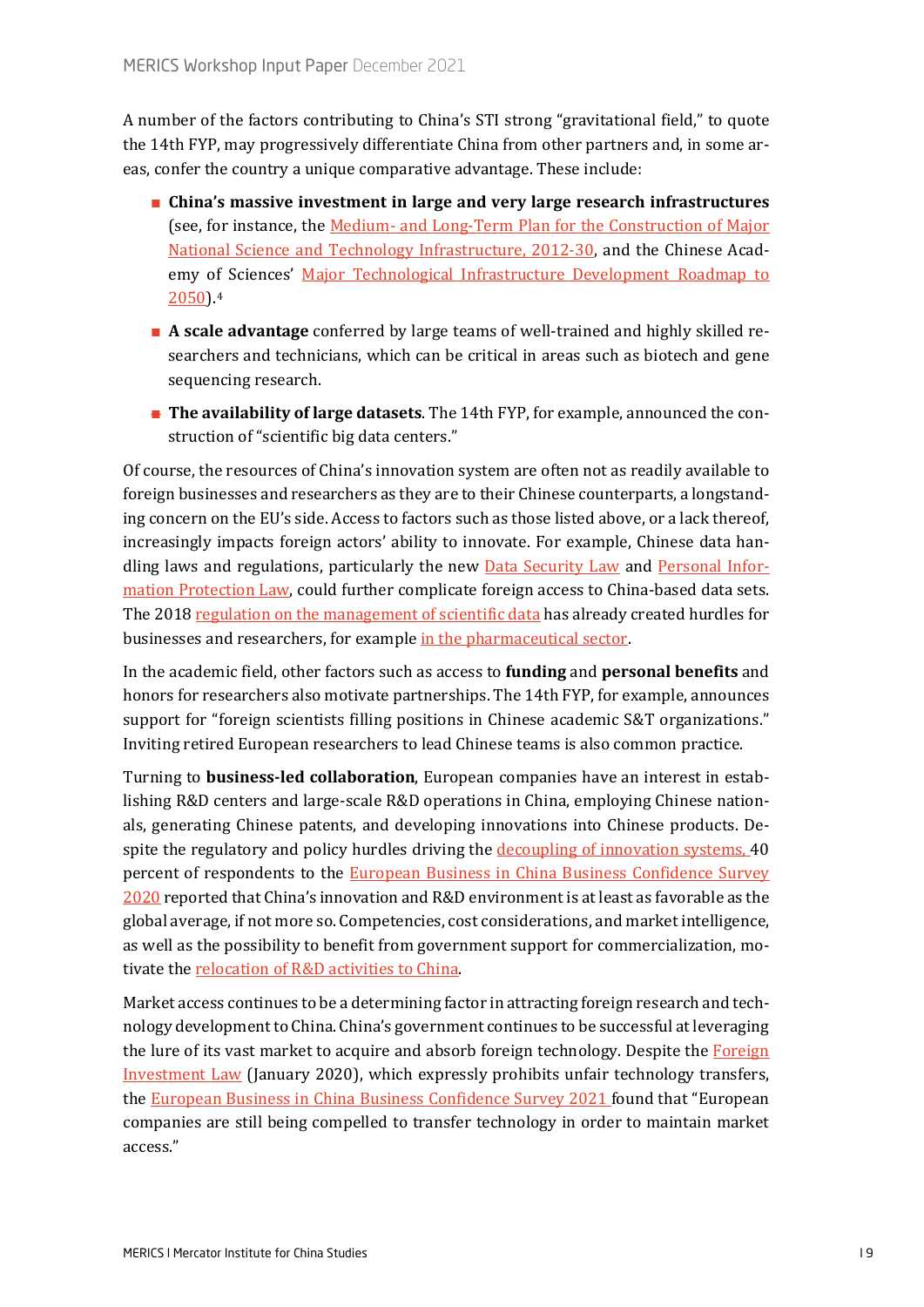The attractiveness of China's market and innovation system also raises the issue of potential **dependencies** arising from it. Just as the development of China-centric supply chains has created European [reliance on China](https://www.reuters.com/world/china/eu-unveils-plan-cut-dependency-china-others-2021-05-05/) in several sectors, European companies could also gradually become more dependent on the country for their capacity for innovation. While access to European technology and know-how [remains indispensable](https://merics.org/en/report/mapping-and-recalibrating-europes-economic-interdependence-china) for China in many sectors, in emerging sectors such as [the electric vehicle \(EV\) industry,](https://merics.org/en/opinion/european-carmakers-fuel-chinese-innovation) European companies are growing more reliant on China as an R&D hub.

China's objective to become more self-reliant raises issues of openness, fairness, competitiveness, and strategic autonomy for EU. In deciding what kind of collaborations to pursue with Chinese partners, companies and universities alike will find it increasingly difficult to evade such long-term considerations.

## 2.2 Challenges posed by STI cooperation with China

Compared to a few years ago, the main challenges of European STI collaboration with China are now more widely understood and debated. From longstanding discussions about the [lack of reciprocity in innovation exchanges](https://sciencebusiness.net/international-news/viewpoint-china-challenging-essential-eu-research-partner) (e.g. in terms of research funding and researchers mobility) to cases of [espionage](https://news.err.ee/1608148489/court-sentences-estonian-marine-scientist-to-prison-for-spying-for-china) and [concerns around political interfer](https://www.theguardian.com/education/2019/nov/05/alarming-chinese-meddling-at-uk-universities-exposed-in-report)[ence](https://www.theguardian.com/education/2019/nov/05/alarming-chinese-meddling-at-uk-universities-exposed-in-report) in European universities, research ties with Chinese partners are under increased scrutiny.

The challenges can be grouped into three broad categories:

- **Threats to industrial competitiveness and economic security**. As [MERICS re](https://merics.org/sites/default/files/2020-04/MPOC_8_MadeinChina_2025_final_3.pdf)[search on Made in China 2025](https://merics.org/sites/default/files/2020-04/MPOC_8_MadeinChina_2025_final_3.pdf) has highlighted, basic and applied R&D partnerships in sectors in which China aims for dominance, such as smart manufacturing and emerging technologies, may erode Europe's industrial base if they are not subject to a sound cost-benefit analysis. The [recent controversy](https://politiken.dk/indland/art8186973/Kina-hyrer-vindm%C3%B8lleforskere-via-talentprogram-som-bliver-mist%C3%A6nkt-for-industrispionage) around alleged industrial espionage in the [Danish wind energy sector](https://www.thewirechina.com/2021/08/29/wind-wars/) shows that competition dynamics sometimes complicate cooperation, even in sectors where Europe and China have a strong shared interest in working together to solve pressing global challenges.
- **National security risks.** This is exemplified by the <u>undercover Chinese military</u> [scientists](https://www.aspi.org.au/report/picking-flowers-making-honey) sent out to universities around the world, including in Europe, to acquire knowledge and technology. While not always successful, [China's MCF efforts are](https://foreignpolicy.com/2021/02/05/dont-underestimate-chinas-military-civil-fusion-efforts/)  [uniquely ambitious,](https://foreignpolicy.com/2021/02/05/dont-underestimate-chinas-military-civil-fusion-efforts/) posing a dilemma for democratic governments, whose policy tools were designed to confront illegal practices (such as intellectual property (IP) theft) rather than manage engagement with entities that operate in inherently greyzone, non-transparent areas, such as [Chinese defense universities.](https://www.aspi.org.au/report/china-defence-universities-tracker) Collaborations leading to the transfer of technology and know-how to [military end](https://www.reuters.com/world/exclusive-monkey-brain-study-with-link-chinas-military-roils-top-european-2021-11-18/)-users can pose a risk to European security and strengthen the capabilities of the Chinese People's Liberation Army. Leveraging technology to [modernize the military](https://www.uscc.gov/sites/default/files/June%207%20Hearing_Panel%201_Elsa%20Kania_Chinese%20Military%20Innovation%20in%20Artificial%20Intelligence_0.pdf) and [expand the](https://www.ned.org/wp-content/uploads/2021/04/Double-Edged-Sword-Chinas-Sharp-Power-Exploitation-of-Emerging-Technologies-Hoffman-April-2021.pdf)  [CCP's global influence](https://www.ned.org/wp-content/uploads/2021/04/Double-Edged-Sword-Chinas-Sharp-Power-Exploitation-of-Emerging-Technologies-Hoffman-April-2021.pdf) is a major goal of Beijing.
- **Value-based and human rights threats.** These range from documented threats to research integrity (infringements of academic freedom, the violation of ethical standards, political influencing, and interference) to the risk that European knowledge and technology [may end up supporting](https://nltimes.nl/2021/10/06/netherlands-working-china-dna-research-experts-concerned) the CCP's human rights abuses,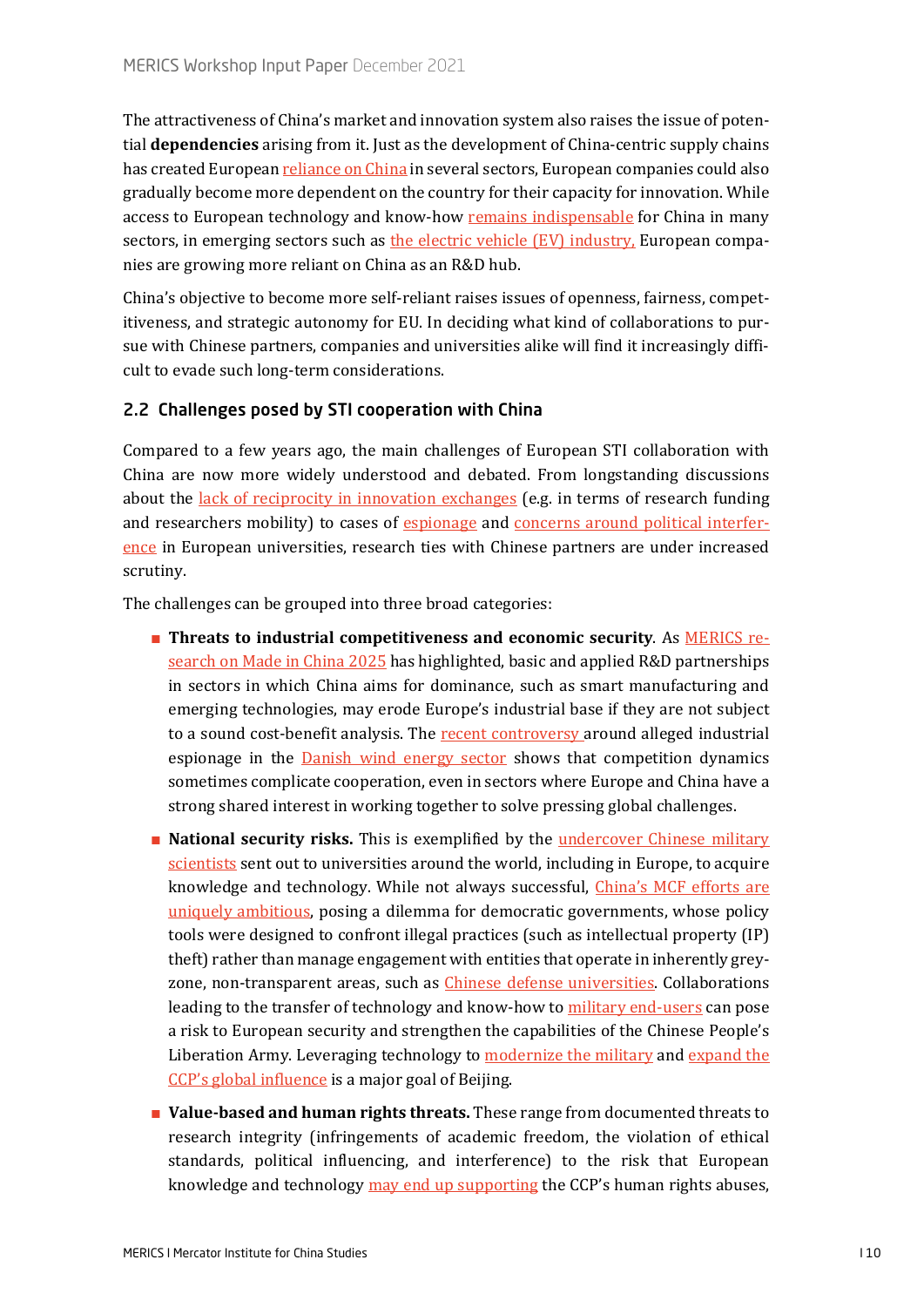particularly with regard to the persecution and internment of ethnic minorities in [Xinjiang](https://nltimes.nl/2021/10/06/netherlands-working-china-dna-research-experts-concerned). With some exceptions, informed debate on the latter is still largely lacking in Europe.

Exacerbating these challenges are two features that set China apart from other [non-dem](https://www.gppi.net/media/GPPi_Baykal_Benner_2020_Risky_Business_final.pdf)[ocratic research partners that pose growing dilemmas for open societies](https://www.gppi.net/media/GPPi_Baykal_Benner_2020_Risky_Business_final.pdf) such as Europe. Given China's sheer size and growing global influence, the consequences of these two aspects can be particularly far-reaching.

Firstly, the Chinese state's system to **acquire and transfer foreign technology and talent**from abroad through various channels is unique in scale and sophistication.[5](#page-22-4) This phenomenon has been widely documented but remains poorly understood in Europe, where [equity investments have received most attention.](https://merics.org/sites/default/files/2020-05/MERICSRhodium%20GroupCOFDIUpdate2020.pdf)

Secondly, the CCP is increasingly capable of **pressuring and coopting private actors**, including businesses and researchers who engage in R&I collaboration with European partners and who lack the legal tools to resist state requests. [Calls](http://www.xinhuanet.com/politics/2020-09/11/c_1126483997.htm) for Chinese scientists to serve the "motherland" have become more pressing under Xi Jinping's leadership, while new data laws are designed in part to facilitate state access to private sector-held data. Additionally, the national military-civil fusion strategy increasingly [seeks to leverage](https://www.aspistrategist.org.au/how-chinas-military-civil-fusion-policy-ties-into-its-push-for-world-class-universities/) the R&D work of China's elite universities to drive defense innovation.

Notably, conversations with universities and individual scholars reveal that high-level discussions of China-related risks do not always translate into widespread and actionable knowledge about when and how R&I partnerships can run into trouble. In the absence of information-sharing and evidence-based advice, some stakeholders engaging in collaborations with Chinese partners may find the concerns articulated by policy makers, the intelligence community, or China experts excessively abstract.

# 3 STI ENGAGEMENT WITH CHINA: GOVERNANCE

# 3.1 Recent EU actions to recalibrate STI cooperation with China

The EU has recently taken important steps to assert its sovereignty and protect its interests while confirming its commitment to a rules-based approach to trade and investment, multilateralism, and openness. Its ["open strategic autonomy" concept](https://www.robert-schuman.eu/en/european-issues/0582-europe-as-a-power-european-sovereignty-strategic-autonomy-a-debate-that-is-moving-towards-an) introduces a new balancing act between openness and protecting security and strategic interests, strengthening critical STI capacities, and diversifying supply chains. It is particularly applicable within sensitive industrial ecosystems such as health, defense, energy, and aerospace. This strategic recalibration will also clearly impact international R&I cooperation, with implications for both research and business exchanges.

What stands out within this new approach is a series of measures that seek to define either the conditions or the red lines for cooperation with China, or to build defenses to protect the EU's knowledge security (see exhibit 2). Striving to go beyond the technology protection agenda, the EU R&I Knowledge Network on China (KNoC) initiative, launched in June [2020](https://data.consilium.europa.eu/doc/document/ST-1204-2021-INIT/en/pdf) by the Directorate-General for Research and Innovation (RTD) and the Council of the EU's Strategic Forum for International Scientific and Technological Cooperation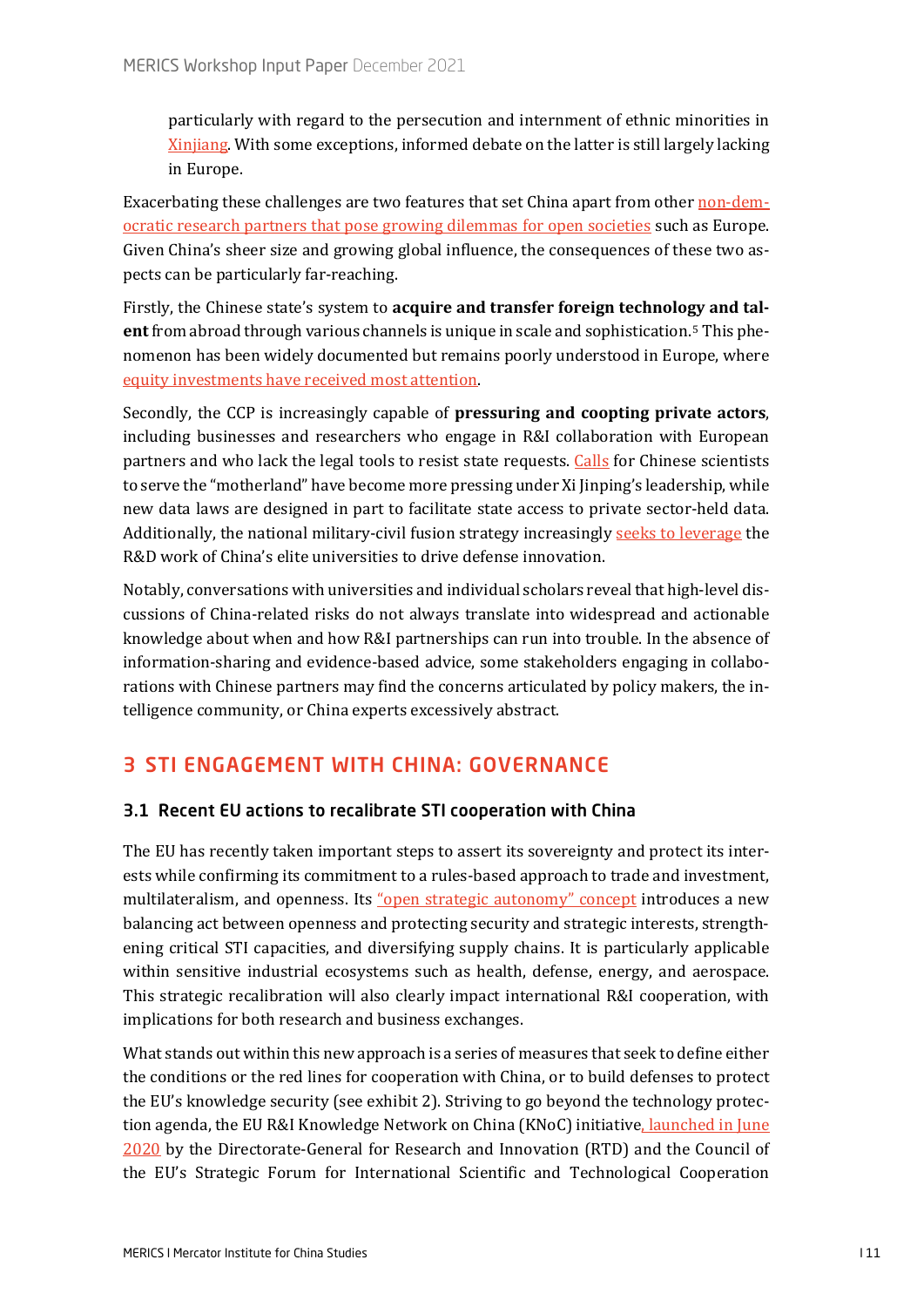(SFIC), has made a substantial contribution to awareness-raising, knowledge pooling, and the exchange of experiences (with the potential for better coordination) between national ministries of research and education on STI engagement with China.

Also worthy of mention are certain instruments in areas that go beyond the European Commission's R&I policy competencies due to their implications for engagement with China on research and STI more broadly. The [foreign direct investment \(FDI\) screening](https://eur-lex.europa.eu/legal-content/EN/TXT/PDF/?uri=CELEX:02019R0452-20200919&from=EN)  [regulation,](https://eur-lex.europa.eu/legal-content/EN/TXT/PDF/?uri=CELEX:02019R0452-20200919&from=EN) for instance, affects foreign investments in critical technologies and R&D-intensive industries and also considers potential threats to projects or programs of interest [to the EU as a whole,](https://eur-lex.europa.eu/legal-content/EN/TXT/PDF/?uri=CELEX:32020R1298&from=EN) such as R&I innovation framework programs. Export controls are another relevant tool. Mirroring similar efforts by national governments to ensure compliance in academic and research environments (e.g. i[n Germany\)](https://www.bafa.de/SharedDocs/Downloads/EN/Foreign_Trade/ec_awareness_academia.pdf?__blob=publicationFile&v=5), the European Commission's Directorate-General for Trade published a [non-binding recommendation](https://eur-lex.europa.eu/legal-content/EN/TXT/?uri=CELEX:32021H1700) for research involving dual-use items.

Besides protecting existing technological assets and advantages, proactive measures aimed at reinvigorating Europe's industrial and innovation base are essential to match China's strategic and integrated approach to nurturing high-tech value chains, as a major [Joint Research Center \(JRC\) report on China](https://publications.jrc.ec.europa.eu/repository/handle/JRC116516) concluded in 2019. Prompted by the US-China conflict over the domination of future technologies and the painful realization that it was falling behind, the EU has launched sweeping strategies to develop its industrial policy [toolbox](https://ec.europa.eu/growth/industry/strategy_en) and [inject public money into innovation.](https://ec.europa.eu/info/research-and-innovation/funding/funding-opportunities/funding-programmes-and-open-calls/horizon-europe_en) The Commission has also published a [review](https://ec.europa.eu/info/sites/default/files/swd-strategic-dependencies-capacities_en.pdf) of the bloc's dependencies and capacities along strategic supply and value chains. However, this exercise has yet to translate into an articulation – let alone an operationalization – of European priorities in R&I cooperation with China.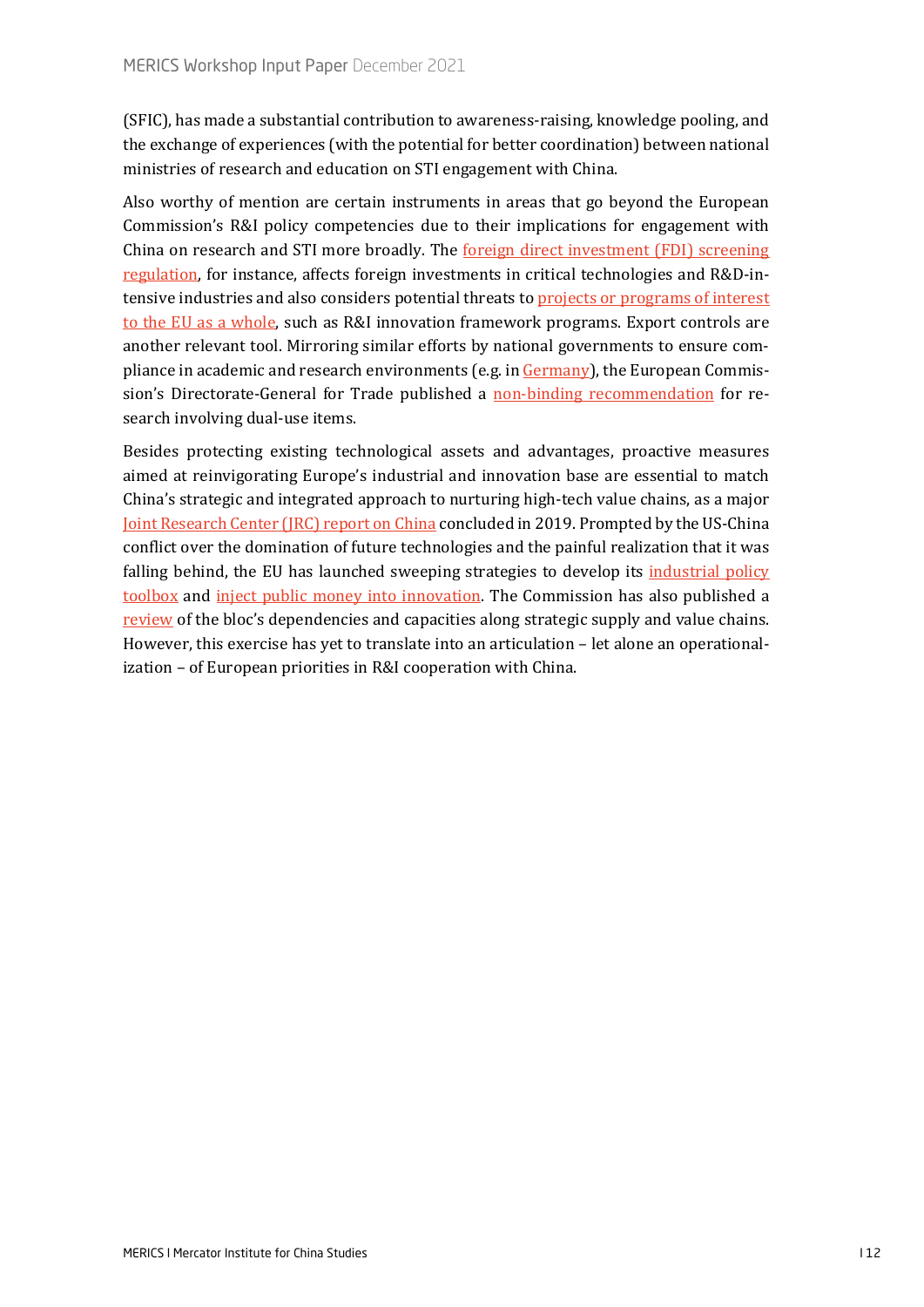| <b>NON-SPECIFIC EU MEASURES</b>                                                                                                                                                                                                                                                                                                                                                |                                                                                                                                                                                                                                                                                                                                                                                                                                                                         |                                                                                                                                                                                                                                                                                                                                                                                                                                         |                                                                                                                                                                                                                                                                                                                                       |  |  |  |
|--------------------------------------------------------------------------------------------------------------------------------------------------------------------------------------------------------------------------------------------------------------------------------------------------------------------------------------------------------------------------------|-------------------------------------------------------------------------------------------------------------------------------------------------------------------------------------------------------------------------------------------------------------------------------------------------------------------------------------------------------------------------------------------------------------------------------------------------------------------------|-----------------------------------------------------------------------------------------------------------------------------------------------------------------------------------------------------------------------------------------------------------------------------------------------------------------------------------------------------------------------------------------------------------------------------------------|---------------------------------------------------------------------------------------------------------------------------------------------------------------------------------------------------------------------------------------------------------------------------------------------------------------------------------------|--|--|--|
| Guidelines on<br><b>Tackling Foreign</b><br>Interference in<br><b>Higher Education</b><br>Institutions and<br>Research Organiza-<br>tions (forthcom-<br>ing)<br>Soon-to-be-pub-<br>lished guidelines fo-<br>cusing on the safe-<br>guarding of aca-<br>demic freedom and<br>research integrity,<br>drafted with China<br>in mind but without<br>an explicit focus on<br>China. | <b>Communication on</b><br>the Global Approach<br>to Research and In-<br>novation (May<br>2021)<br>Reiterates a com-<br>mitment to open-<br>ness while stressing<br>the need to promote<br>reciprocity and a<br>level playing field<br>and uphold Euro-<br>pean values in light<br>of new geopolitical<br>realities; stresses<br>the importance of<br>framework condi-<br>tions and concrete<br>benchmarks in R&I<br>cooperation<br>roadmaps with non-<br>EU countries. | <b>Horizon Europe</b><br><b>Regulation (April</b><br>2021)<br>Article 22(5) pro-<br>vides grounds to<br>limit or exclude<br>participation by<br>specific legal enti-<br>ties based outside of<br>the EU or associ-<br>ated countries, or<br>entities controlled<br>by non-associated<br>countries, in excep-<br>tional and justified<br>circumstances to<br>safeguard "strate-<br>gic assets, interests,<br>autonomy or secu-<br>rity." | Code of Practice for<br>the smart use of in-<br>tellectual property<br>in an international<br>context (forthcom-<br>ing in 2022)<br>Aimed at raising<br>awareness among<br>universities, re-<br>search organiza-<br>tions, and busi-<br>nesses in accord-<br>ance with the <i>intel-</i><br><u>lectual property ac-</u><br>tion plan. |  |  |  |
| <b>CHINA-SPECIFIC EU MEASURES</b>                                                                                                                                                                                                                                                                                                                                              |                                                                                                                                                                                                                                                                                                                                                                                                                                                                         |                                                                                                                                                                                                                                                                                                                                                                                                                                         |                                                                                                                                                                                                                                                                                                                                       |  |  |  |
| Joint Roadmap ne-                                                                                                                                                                                                                                                                                                                                                              | Comprehensive                                                                                                                                                                                                                                                                                                                                                                                                                                                           | EU R&I Knowledge                                                                                                                                                                                                                                                                                                                                                                                                                        | <b>China Innovation</b>                                                                                                                                                                                                                                                                                                               |  |  |  |

#### Exhibit 2 Measures to protect European interest

| <b>CHINA-SPECIFIC EU MEASURES</b>                                                                                                                                                      |                                                                                                                                                                                                                                                                                        |                                                                                                                                               |                                                                                               |  |  |
|----------------------------------------------------------------------------------------------------------------------------------------------------------------------------------------|----------------------------------------------------------------------------------------------------------------------------------------------------------------------------------------------------------------------------------------------------------------------------------------|-----------------------------------------------------------------------------------------------------------------------------------------------|-----------------------------------------------------------------------------------------------|--|--|
| Joint Roadmap ne-<br>gotiations                                                                                                                                                        | Comprehensive<br><b>Agreement on In-</b><br>vestment (CAI)                                                                                                                                                                                                                             | EU R&I Knowledge<br>Network on China<br>(EU-KNoC)                                                                                             | <b>China Innovation</b><br><b>Funding</b><br>EU-funded resource                               |  |  |
| Main channel for<br>selecting safe coop-<br>eration areas and<br>projects; negotia-<br>tion of framework<br>conditions to en-<br>sure reciprocity<br>and rules-based<br>collaboration. | The text on which<br>the two sides<br>reached a political<br>agreement includes<br>strong rules on<br>forced technology<br>transfers, although<br>uncertainty remains<br>high about the pro-<br>spects of ratification,<br>as well as on the en-<br>forceability of the<br>provisions. | Launched by DG<br>RTD and the SFIC to<br>pool existing<br>knowledge on China<br>and promote com-<br>mon approaches<br>among Member<br>States. | for European re-<br>searchers and in-<br>dustry on Chinese<br>innovation funding<br>programs. |  |  |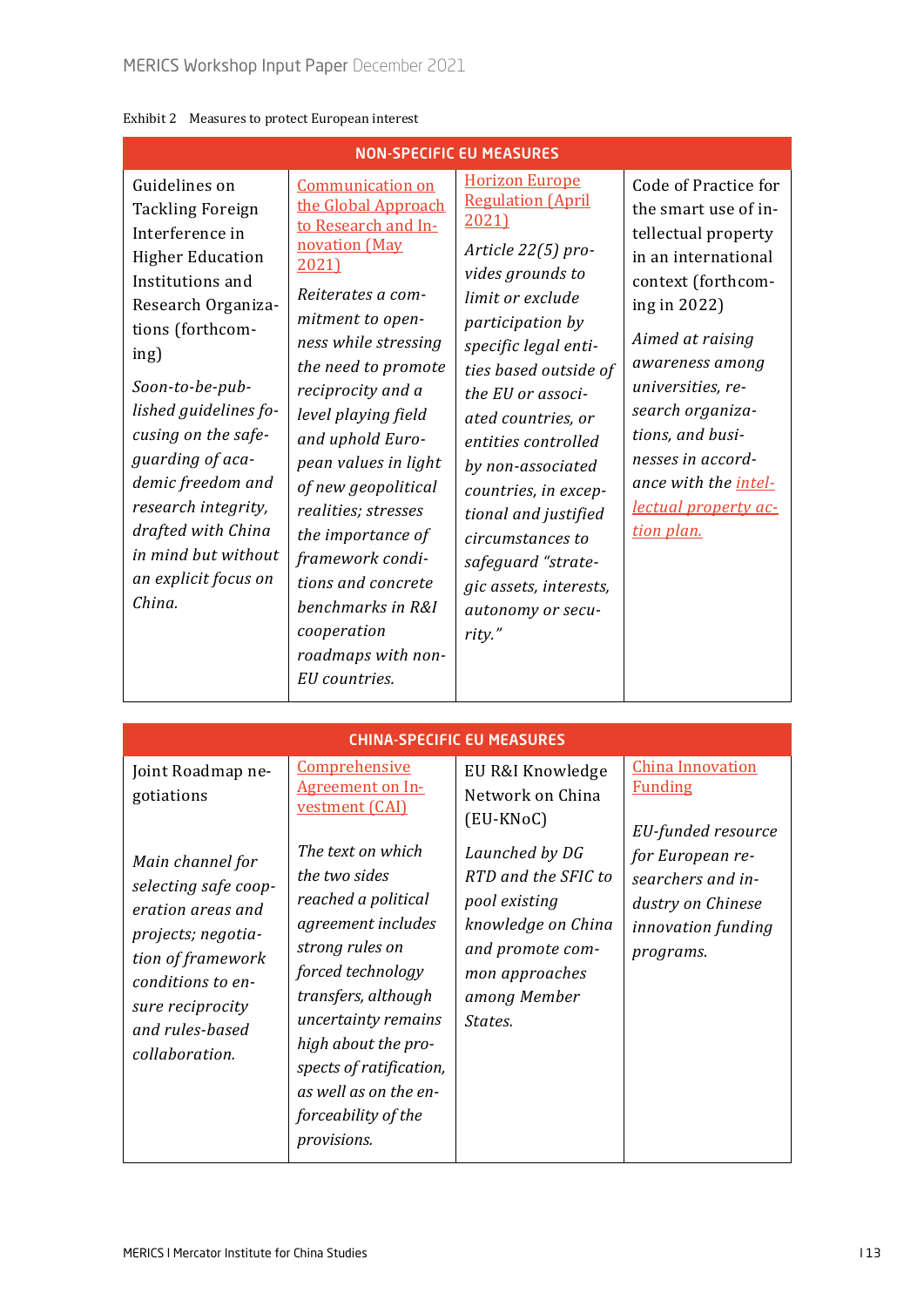#### 3.2 Measures taken by national governments

Government control of technological and knowledge exchanges with, and transfers to, foreign countries is not new. For many Western European countries, the foundations were put in place during the Cold War in the context of the Coordinating Committee for Multilateral Export Controls (CoCom). In recent years, EU Member States have adopted new measures or reinforced existing ones to protect their scientific and technological assets, for example mechanisms to screen foreign direct investment. These act in concert with EU-level measures and respond partly to the rapid shift in stance on cooperation with China. Several countries are also [revising their approaches](https://leidenasiacentre.nl/wp-content/uploads/2020/10/Towards-Sustainable-Europe-China-Collaboration-in-Higher-Education-and-Research.pdf) to research cooperation with China, as documented by researchers at the Leiden Asia Centre.

Measures taken by EU Member States to safeguard knowledge security and research integrity generally mirror EU-level actions and focus on: i) screening partnerships and delineating areas of cooperation and non-cooperation; ii) establishing rules and framing conditions for cooperation with China; and iii) strengthening China competence, raising awareness of the risks and challenges of cooperation, and providing guidance to relevant stakeholders. Non-EU European countries have also taken notable steps, including the establishment of [a new team](https://www.gov.uk/government/news/dedicated-government-team-to-protect-researchers-work-from-hostile-activity) responsible for protecting research security within the UK Department for Business, Energy and Industrial Strategy (BEIS); the team will advise researchers on security-related topics ranging from export controls to cybersecurity.

National policy frameworks for collaboration with China and other foreign countries vary. When it comes to setting red lines for cooperation, for instance, France has a screening [mechanism](http://www.sgdsn.gouv.fr/missions/protection-du-potentiel-scientifique-et-technique-de-la-nation/le-dispositif-de-protection-du-potentiel-scientifique-et-technique-de-la-nation-faq/), in place in its current form since 2011, which defines protected research zones and research areas. Countries differentiate cooperation from non-cooperation areas according to different criteria and with varying levels of granularity. Outside of the EU, the Norwegian government is considering the introduction of a [similar mechanism,](https://www.regjeringen.no/no/dokumenter/meld.-st.-35-20202021/id2860232/?ch=5) which would require actors who plan to engage in international research cooperation or transfer in certain areas or technologies to obtain approval from the government.

Over the past few years, countries including [Sweden](https://www.stint.se/wp-content/uploads/2020/02/STINT__Responsible_Internationalisation.pdf), the [United Kingdom,](https://www.universitiesuk.ac.uk/what-we-do/policy-and-research/publications/managing-risks-internationalisation) [Germany,](https://www.hrk.de/resolutions-publications/resolutions/beschluss/detail/guidelines-and-standards-in-international-university-cooperation/) and [the Netherlands](https://mk0hcssnlsb22xc4fhr7.kinstacdn.com/wp-content/uploads/2021/01/BZ127566-HCSS-Checklist-for-collaboration-with-Chinese-Universities.pdf) have issued non-binding guidelines on how to cooperate with or relate to challenging (often non-democratic) partners in general, or China in particular. [Finland](https://www.euractiv.com/section/politics/short_news/finnish-universities-to-receive-guidelines-on-how-to-deal-with-china/) is the latest country to embark on a similar effort. Except for the United Kingdom, which has also developed relevan[t guidelines for industry,](https://www.cpni.gov.uk/trusted-research) national guidelines tend to have a strong focus on academia, and especially on academic freedom. Other countries such as Denmark have set up **[committees](https://ufm.dk/forskning-og-innovation/rad-og-udvalg/andre-udvalg-og-fonde/udvalg-om-retningslinjer-for-internationalt-forsknings-og-innovationssamarbejde)** to discuss cooperation with challenging partners, or have launched initiatives to strengthen China competence (e.g. [the Netherlands\)](https://www.chinakennisnetwerk.nl/about-ckn).

It is worth noting that when it comes to safeguarding scientific freedom, European countries generally tend to take a country-agnostic approach. The [Bonn Declaration on Free](https://www.humboldt-foundation.de/fileadmin/user_upload/Bonn_Declaration_en_final.pdf)dom of [Scientific Research](https://www.humboldt-foundation.de/fileadmin/user_upload/Bonn_Declaration_en_final.pdf), spearheaded by the German Presidency of the EU Council and adopted at the ministerial conference on the European Research Area (ERA) in October 2020, demonstrates the commitment to this issue at the European level. In describing the role of governments, the declaration calls for "a healthy equilibrium between bottom-up and top-down research and innovation policy approaches."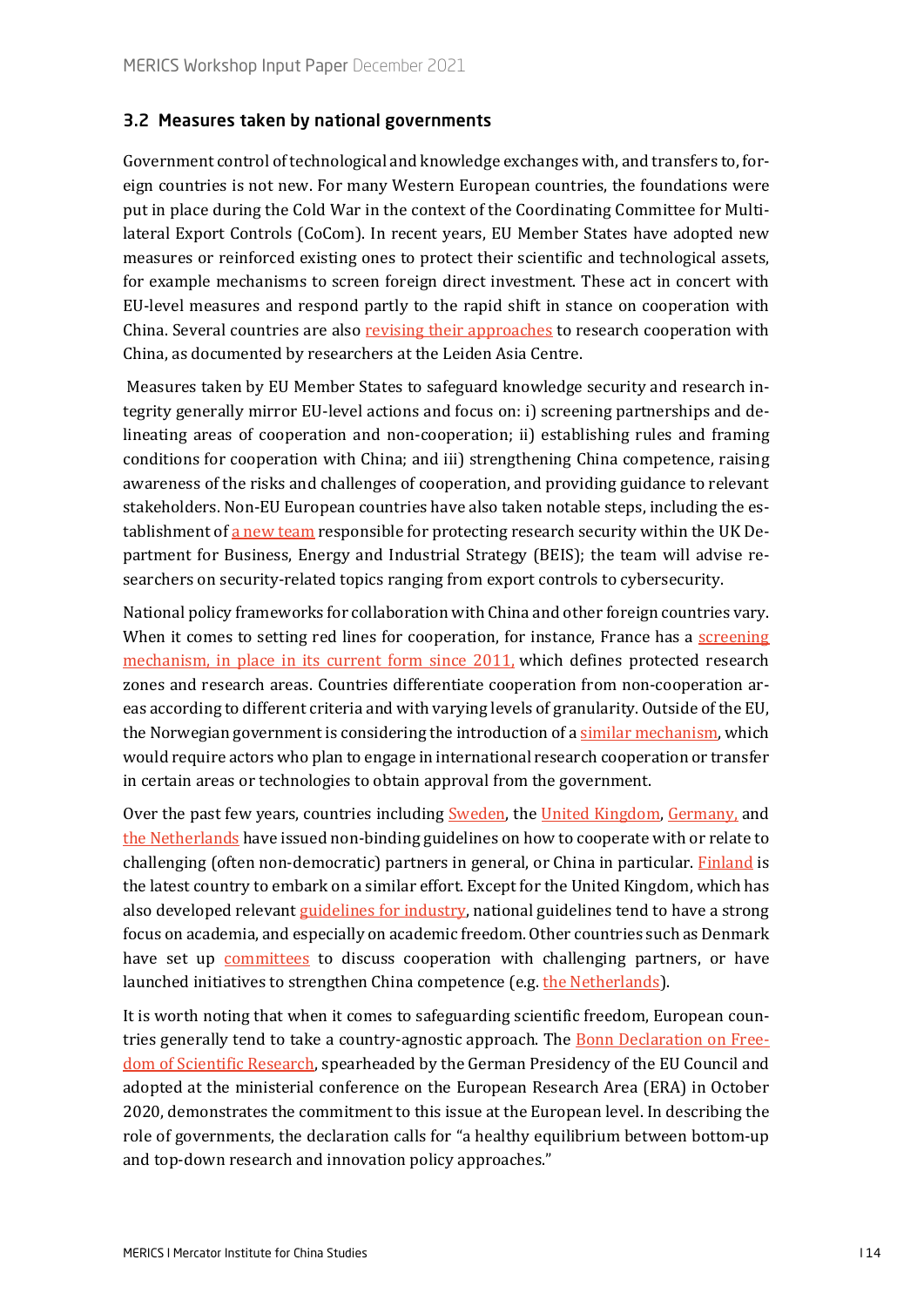#### 3.3 The European approach: Issues and challenges

China's STI rise and its increasingly important contribution to the global knowledge economy; the dynamism and relevance of the Chinese economy, market, and innovation system; and the need to work together to tackle global challenges mean that disengagement is not, and should not be, an option.

Rather, Europe needs to ensure it has the appropriate frameworks and instruments in place to engage with China in an informed way, develop a comprehensive understanding of its R&I system, and identify areas in which cooperation is mutually beneficial. Sound engagement also entails being proactive and strategic in setting the agenda for interaction. Currently, Europe has shortcomings in all of these areas. Furthermore, it is important to point out that some of the difficulties Europe encounters in relating to China's STI strength and policies stem from internal challenges related to its own institutional structures and governance, resources, strategy, and agility.

In order to develop a more conscious, informed, and effective approach to STI relations with China, Europe must address the following issues and challenges:

- **Information and knowledge asymmetries**. Many European actors lack information on or knowledge of both Chinese actors and the broader, fast-changing R&I landscape in China. Researchers, higher education institutions, and companies, particularly small and medium-sized enterprises (SMEs), often know too little about China's R&I strengths, its government's strategic objectives, and the importance of those objectives in driving and directing research, innovation, and international cooperation. Overcoming such a knowledge asymmetry is a prerequisite for making informed decisions on cooperation while managing potential risks.
- **Arbitration between different interests and coordination challenges** (within and between different EU countries):
	- **STI cooperation with China has become more relevant to and interconnected with policy areas such as national security, diplomacy, trade, and industry.[6](#page-22-5)**This is due to China's increasing economic, technological, and innovative strength, combined with geopolitical frictions and the growing relevance of key technologies for long-term economic strength and national security. The coordination of research and STI cooperation with China increasingly implies arbitration between different objectives or interests rather than being an isolated policy issue. Frictions and at times incompatibilities between commercial, academic, scientific, and national or collective interests complicate the development of effective policy approaches and instruments. Although China's state-led approach to innovation cannot, and should not, be replicated in Europe, its ability to link adjacent policy fields to serve strategic objectives does confer an advantage.
	- **There is a certain asymmetry between short-term gains (which often accrue to individual actors) and long-term interests (national or European security, competitiveness, or sovereignty)**. Lack of awareness is not always the issue: large corporations or researchers may choose to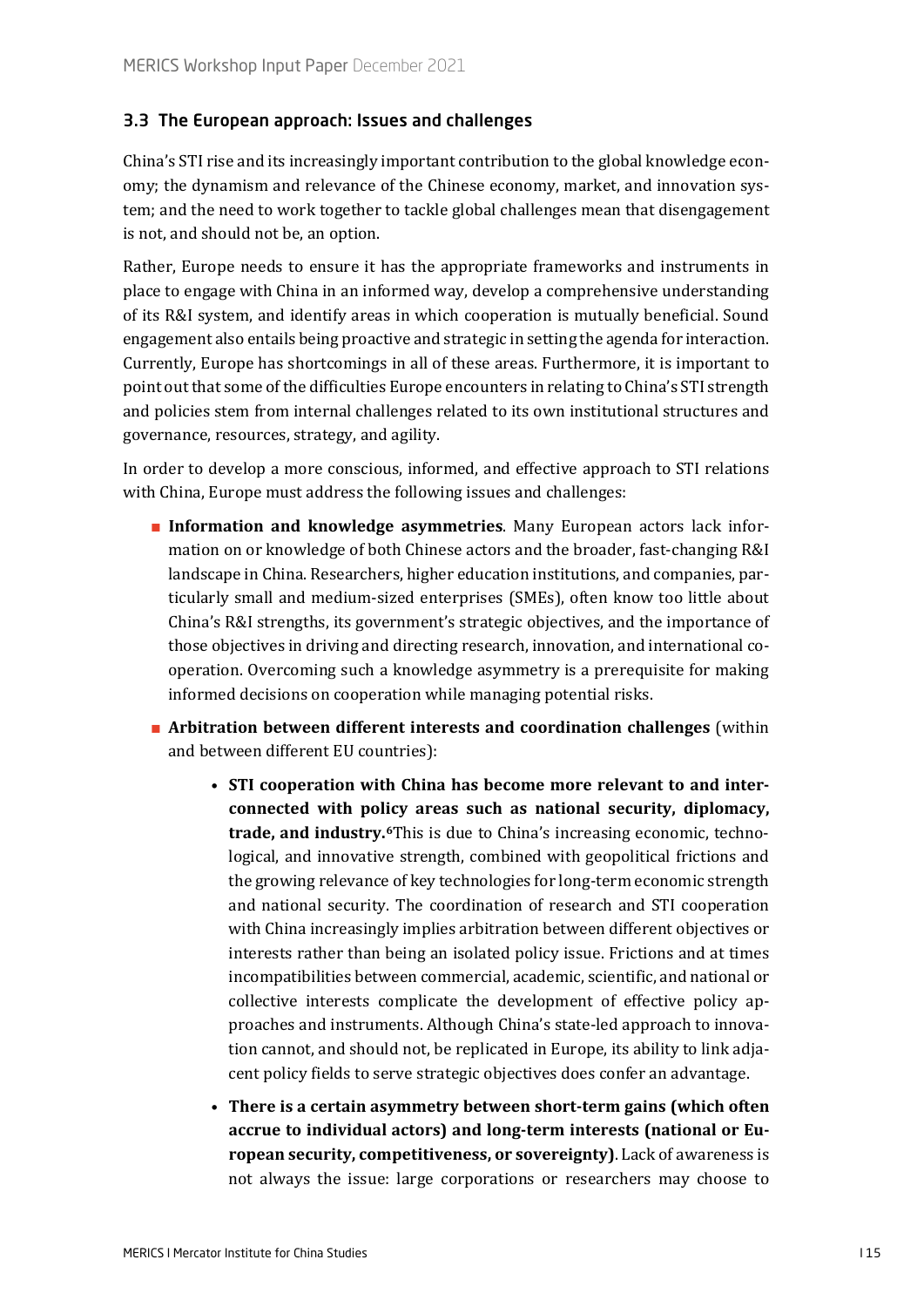prioritize short-term gains from research cooperation that eventually lead to the transfer of sensitive scientific and technological know-how from Europe to China.

- **The governance of STI cooperation with China suffers from coordination gaps between different levels of government and relevant policy areas**. National-level STI cooperation with China often tends to be reasonably well aligned, but only loosely coordinated, with cooperation at the EU, regional, and municipal levels. Furthermore, coordination between different projects, ministries, and agencies relating to or cooperating with China in areas relevant to and affected by developments and trends in technology research (such as ministries of research, industry, trade, foreign affairs, etc.) is often underdeveloped.[7](#page-22-6)
- **Coordination and information exchange between countries on STI cooperation with China is rather weak.** The differences between and fragmentation of both innovation policies and China strategies in different European capitals sometimes allow Chinese actors to set the terms of cooperation. There are also instances of European entities – at national but also subnational and institutional level – competing with each other with regard to their cooperation with China. The EU KnoC initiative seeks to address some of the coordination gaps, with a particular focus on EU Member States' ministries of research and education.
- **Policy responses are complicated by the specificities of different disciplines, sectors, and fields.** Examples range from basic versus applied research and the social sciences versus STEM (science, technology, engineering, and mathematics) disciplines, down to individual lab results and technology applications. These specificities render one-size-fits-all policies ineffective, or even counterproductive. Conversations with researchers and policy makers have shown that efforts to identify safe areas of collaboration with China require careful assessments of the risks and benefits of individual projects and programs. This can be highly complex and resource-intensive. Policy makers need to ensure that they provide guidance and tools to support risk management by scientists and research institutes, while at the same time avoiding (or being prepared to mitigate the costs of) policy overreach.
- **Weaknesses in Europe's STI system**. A number of the frictions and concerns caused by China's increasing scientific and economic strength can be explained by weaknesses in Europe's own STI system and resources:
	- **China's top-down innovation policy has its inefficiencies, but sometimes allows for faster resource mobilization and decision making than is possible in Europe**. For example, whereas China has rapidly increased its R&D expenditure, the EU has consistently fallen short of its longstanding goal of raising R&D expenditure to 3 percent of gross domestic product (GDP). Chinese strides in quantum communications, an area in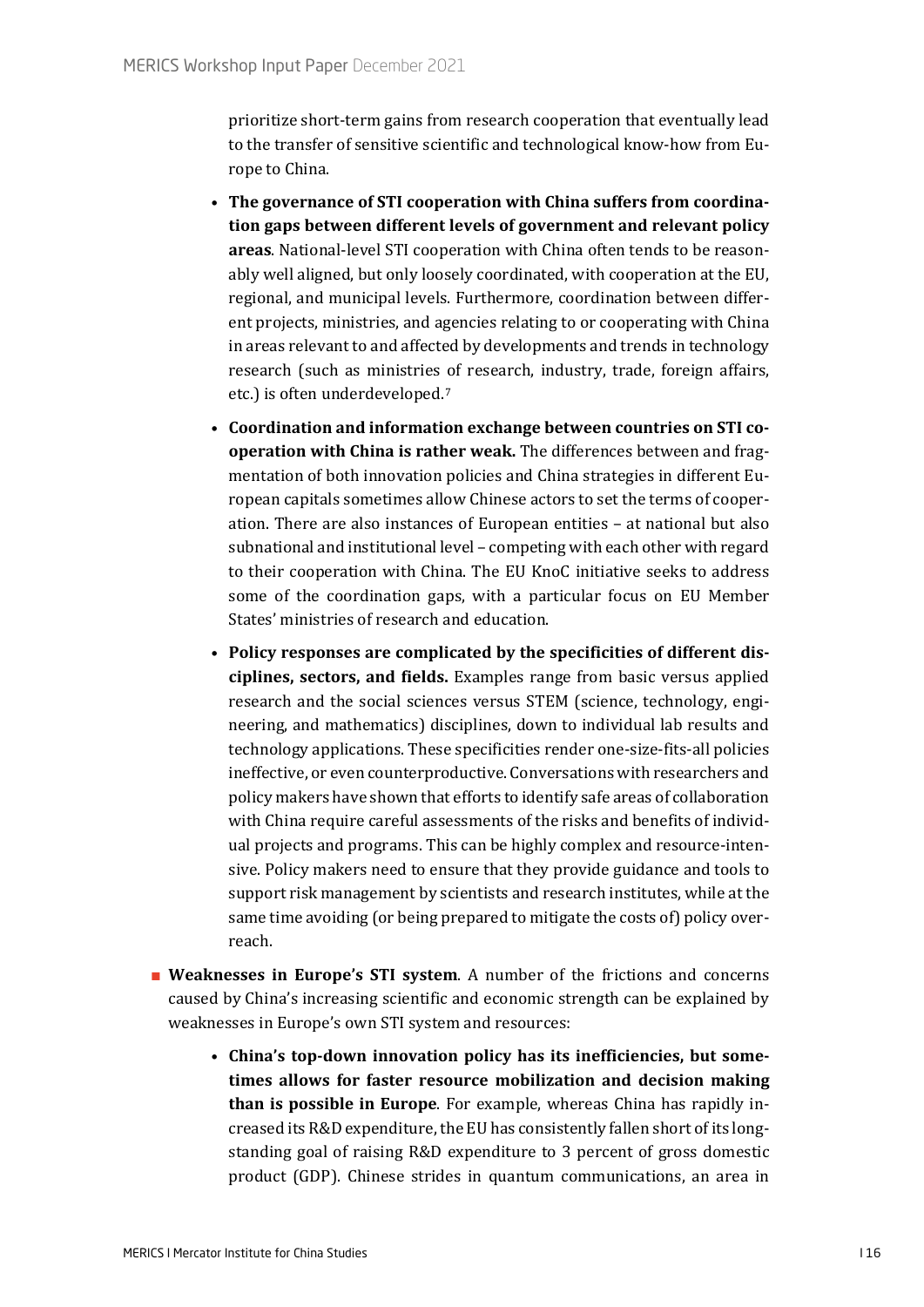which the country is quickly outpacing Europe, can be at least partly traced back to **bureaucratic constraints** in Europe making China a more attractive destination for some scientists.

- **Fragmentation has long been an issue for the ERA**, which the Commission is working to [revamp.](https://sciencebusiness.net/news/regions-call-greater-political-commitment-fix-fragmented-era) The fast pace of technological change and pressing global challenges, such as climate change, require interdisciplinary private-public cooperation and agile structures allowing the development of technological solutions collectively, quickly, at scale, and around a common mission. Agility is also essential to respond and relate to China's rapidly maturing STI capabilities.
- **A reactive and defensive approach**. Europe's responses have tended to place a narrow and somewhat reactive focus on reciprocity, academic freedom, and the containment of foreign interference. This approach carries the danger that Europe will prioritize short-term imbalances or gains instead of assessing the long-term, strategic risks and benefits of engagement.
	- **While the EU is right to insist on greater reciprocity in R&I cooperation with China, a nuanced strategy of engagement would be based on a realistic assessment of Beijing's objectives**, as well as a clear articulation of Europe's own priorities and red lines. To some extent, the lack of reciprocity affecting European researchers and businesses – from mobility barriers to unequal access to funding, data, and research results – is an inbuilt feature of China's international R&I cooperation strategy. Addressing the imbalances in innovation relations with Europe is arguably not in China's government's interests.[8](#page-22-7)Rather than merely emphasizing reciprocity in a rather mechanistic and short-sighted fashion and as an end in itself, a clearer vision of long-term goals and benefits seems warranted.
	- **Recently developed guidelines for actors cooperating with Chinese partners tend to be heavily risk-focused**, concentrating on threats to academic freedom and foreign interference. While these instruments are useful, they may reinforce passivity and reactivity at the expense of a proactive and strategic approach. These guidelines also often fall short of providing practical and concrete guidance and support, particularly to non-academic actors such as SMEs and startups.
	- **Europe should become more proactive in setting the agenda for interaction with China according to clear priorities and strategies**. This entails being more concrete and transactional in interactions and negotiations with Chinese counterparts. A lack of decisiveness in this area gives China the opportunity to set the agenda. Furthermore, statements on the importance of academic freedom should be complemented by concrete demands and enforceable consequences when China crosses Europe's red lines.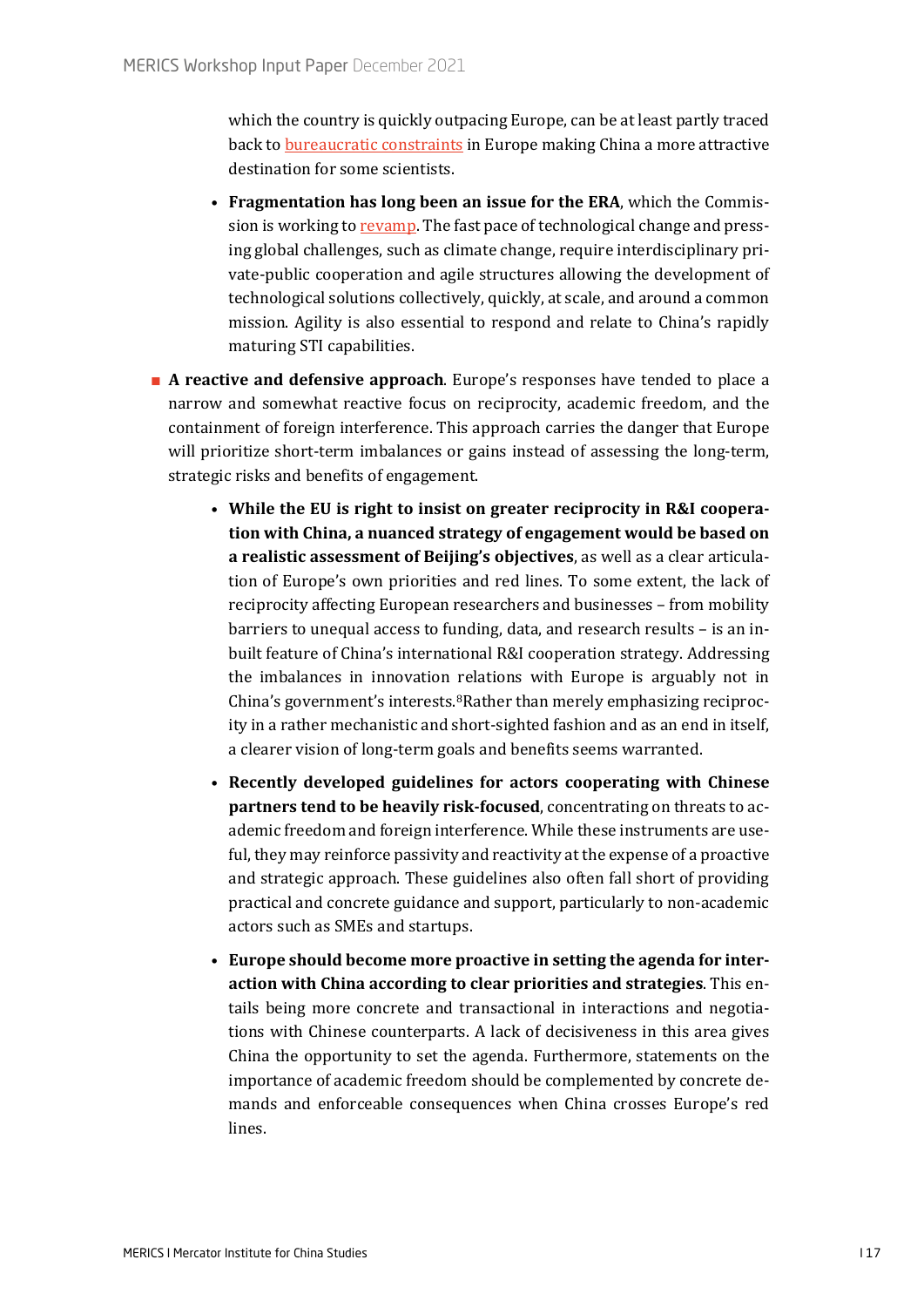# 4 CONCLUSIONS AND RECOMMENDATIONS

China's emergence as an STI power to be reckoned with, combined with its ambitions in and approaches to knowledge generation, appropriation, and utilization, has caused the EU and many Member States to rethink their approaches to cooperation in this field. The country is at the forefront of innovation in areas such as AI and renewable energy and remains an essential partner, but its multi-pronged strategy to acquire foreign knowledge, technology, and assets, attract mobile factors of production in the STI sphere, and protect Chinese assets poses challenges to Europe's long-term interests.

Measures to define conditions for engagement with China, draw red lines, and protect the EU's knowledge assets and security are already being developed or reinforced. To maintain beneficial cooperation, Europe must develop a coherent and informed strategy that consolidates these protective measures and ensures their implementation, while developing a more precise definition of the priorities for cooperation and devising effective risk management structures.

The United States, which invests considerable resources in studying China's system, policies, and capabilities, dominates the narrative around STI engagement with China. It is important for Europe to make its own assessment of the risks and benefits of cooperating with China and craft its own, balanced approach that resonates with its interests and values. The [controversy](https://foreignpolicy.com/2021/07/22/china-initiative-espionage-mistrial-hu/) across the Atlantic around the [Department of Justice's China Initia](https://www.technologyreview.com/2021/12/02/1040656/china-initative-us-justice-department/)[tive](https://www.technologyreview.com/2021/12/02/1040656/china-initative-us-justice-department/) offers a lesson on the danger of policy overreach not just threatening democratic values but also leading to a disconnect of Western research from China.

Ongoing efforts at the EU level and in Member States to reinforce R&D and the researchindustry nexus are fundamental to ensure that the European STI system stays competitive vis-à-vis China and other foreign players. Some of the measures proposed below to sharpen Europe's approach to cooperation with China could in fact greatly contribute to reinforce Europe's own competitiveness.

**1) A shared understanding for a common European response**. The development of a shared European understanding of the extent, benefits, and risks of collaboration with China requires an effective methodological approach and the collection of more extensive and detailed information.

#### *Proposals for consideration:*

- **Adopt a shared methodology at the EU level to measure the scope of Member States' collaboration with China**. Indicators may include joint patenting, R&D cooperation in the corporate sector, and joint publications in emerging tech fields. This would allow both the identification of trends in different European countries and the monitoring of the impact of EU-level measures (as seen for instance with [Chinese FDI in Europe](https://merics.org/en/report/chinese-fdi-europe-2018-trends-and-impact-new-screening-policies)).
- **Produce a more accurate picture of the drivers, benefits, potential risks, and challenges of collaboration with China,** through sustained dialogue between policy makers and the actors who manage and implement cooperation projects – from universities and research labs to public innovation agencies, large scientific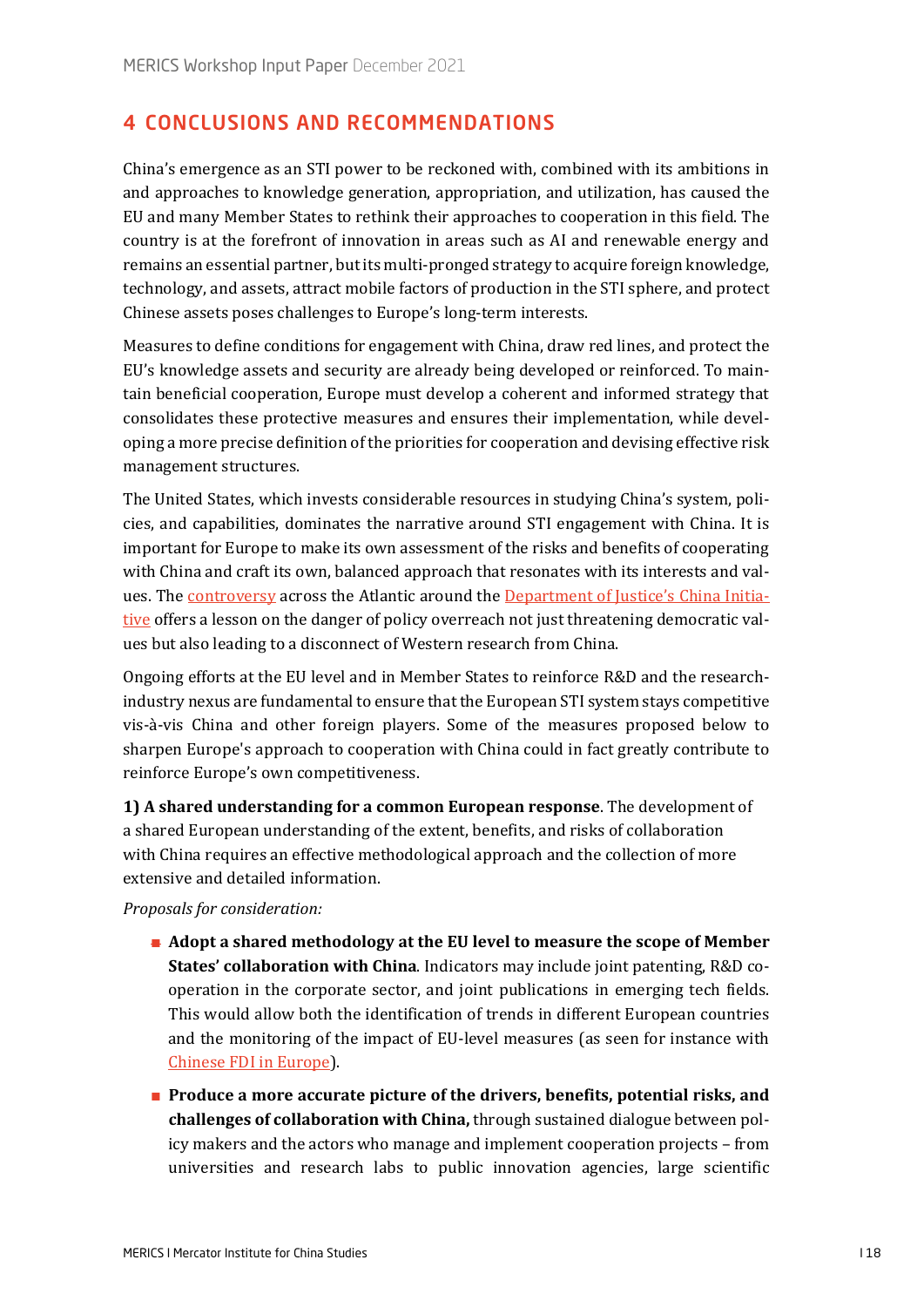organizations, and businesses. Conduct surveys with major national research insti-tutions such as the members of the [G6 Group.](https://sciencebusiness.net/news/six-eu-science-bosses-join-forces-push-more-eu-funding-excellent-science) Inspiration could be drawn from a survey conducted by the Swedish National China Centre with 200 researchers. Lessons could also be learned from the ex-post evaluation of bilateral, publicly funded cooperation projects, as well as those undertaken under the Horizon 2020 Framework Program.

■ **Draw lessons from past cooperation projects to assess the risks and possible shortcomings of European engagement strategies**. For example, the [experience](https://www.reuters.com/article/breakout-beidou/special-report-in-satellite-tech-race-china-hitched-a-ride-from-europe-idUSL4N0JJ0J320131222)  [of the Galileo project,](https://www.reuters.com/article/breakout-beidou/special-report-in-satellite-tech-race-china-hitched-a-ride-from-europe-idUSL4N0JJ0J320131222) which may have contributed to China's dual-use BeiDou satellite navigation system, demonstrated the lack of strategy that sometimes accompanies cooperation programs in sensitive fields. In Denmark, the recently reported case of a university's collaboration with [a Chinese surveillance firm i](https://politiken.dk/udland/int_kina/art7835507/Aalborg-Universitet-har-hjulpet-omstridt-kinesisk-firma-der-bidrager-til-forf%C3%B8lgelse-og-overv%C3%A5gning-af-millioner)mplicated in human rights abuses in Xinjiang, as well as [military researchers,](https://politiken.dk/udland/int_kina/art7865938/Aalborg-Universitet-beklager-samarbejde-Hjalp-kinesisk-milit%C3%A6rforsker) highlighted a lack of China knowledge and [insufficient due diligence.](https://politiken.dk/udland/int_kina/art7852165/Aalborgforsker-samarbejdede-med-kinesisk-milit%C3%A6ringeni%C3%B8r) An incident tracker could take stock of cooperation failures and prevent similar situations from occurring in the future.

**2) A better understanding of the comparative advantages of China's national innovation system and STI OSINT efforts**. Further research is needed to deepen Europe's knowledge of China's advancements and comparative advantage, the infrastructure and services supporting the Chinese STI sphere, and its efforts to acquire foreign technology.

*Proposals for consideration:*

- **Invest in further research on the use of China's STI OSINT institutions by Chinese researchers, companies, and officials, as well as their concrete impact** on, *inter alia*, technology transfer and the allocation of research support.
- **Monitor the development of large data sets and very large research infrastructures**, and the comparative advantages these confer to China.
- **Develop indicators of inter-dependencies between Europe and China along entire value chains**, from basic research to industrial production.

**3) Stronger coordination and policy linkages**. The EU and its Member States are already developing policies and instruments to tackle many of the challenges outlined in this paper. Efficient implementation and coordinated action between different Member States, levels of governance, and policy areas are key to ensuring that Europe's response conforms to its objectives. Coordination can be facilitated by exchanges of experience between national governments, as well as by the development of a shared information infrastructure.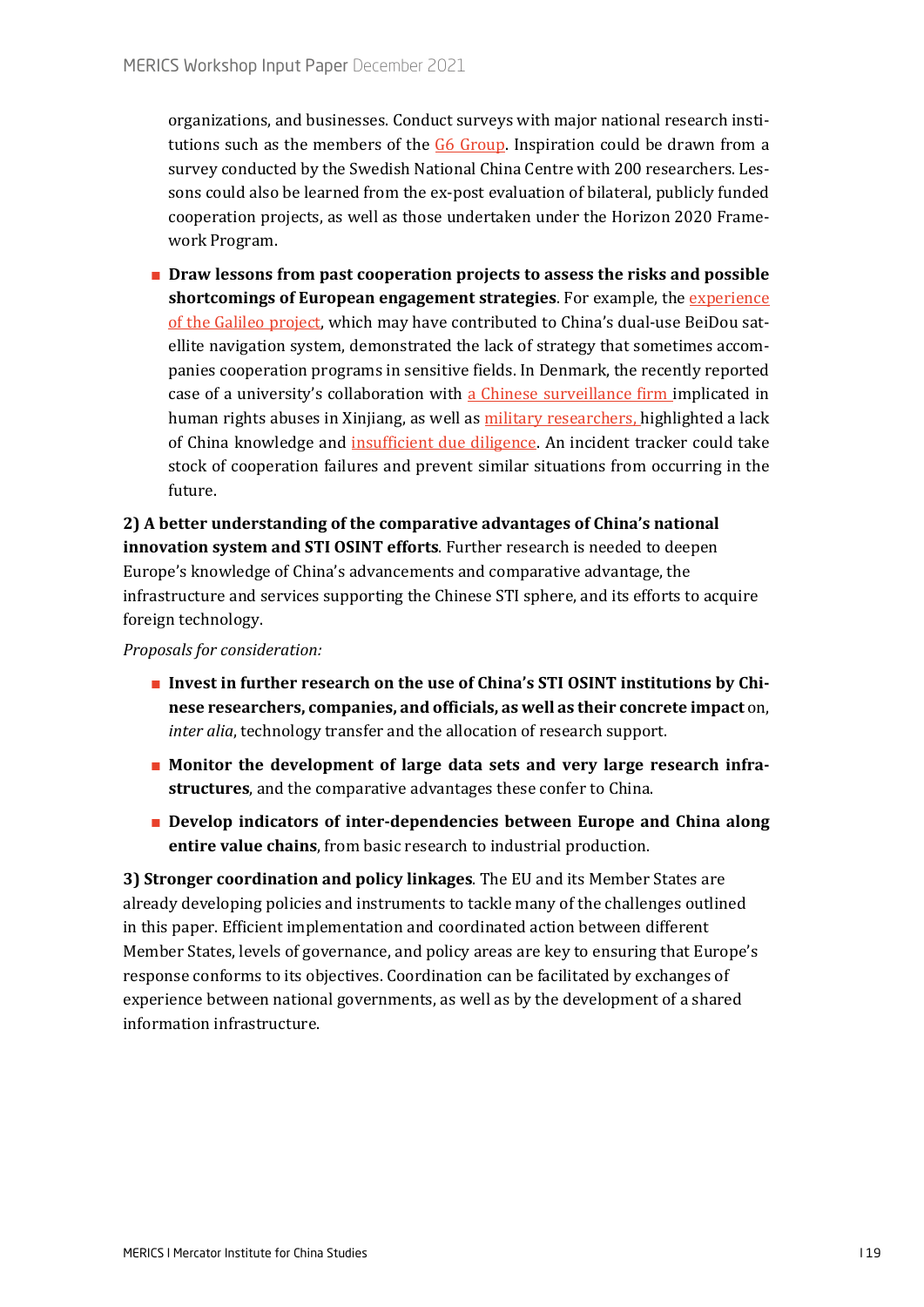#### *Proposals for consideration:*

- **Continue developing mechanisms through which Member States can compare and share best practices** (including the [China Core Group,](https://data.consilium.europa.eu/doc/document/ST-1205-2021-INIT/en/pdf) which brings together national ministries of research and innovation). Member States would benefit from sharing information and comparing notes in areas including, but not limited to, screening and due diligence practices, risk management at the project level, requirements for cooperation, guidelines on risk identification and prevention, frameworks for co-funding, student exchange programs, parliamentary oversight, and the protection of European SMEs and startups operating in China.
- **Broaden the scope of reflection on STI engagement with China beyond the remit of DG RTD and ministries of research and higher education**, reinforcing coordination with ministries of economic affairs and industry as well as with the intelligence community. At the EU level, one concrete option to foster better policy integration is the extension of DG GROW's work on assessing strategic dependencies in industrial ecosystems to the STI sphere. The JRC's [Observatory for Critical](https://ec.europa.eu/commission/presscorner/detail/en/QANDA_21_652)  [Technologies](https://ec.europa.eu/commission/presscorner/detail/en/QANDA_21_652) could take the lead on this.

# **4) A proactive approach to the cooperation agenda, based on a granular knowledge of China's STI strengths and weaknesses**. High-level planning

documents such as the 14th FYP give an idea of China's priorities (AI, quantum, space, etc.), but in terms too broad to help Europe devise a nuanced strategy of engagement that differentiates between areas where cooperation is mutually beneficial, and those where it should be restricted. More granular knowledge of China's – and also Europe's – strengths and weaknesses would allow for greater discernment of specific areas and sub-areas in which cooperation is desirable from the viewpoint of European interests, including within the climate sciences. The EU and national governments also need to have the necessary information and data at their disposal to allow more assertiveness in articulating their priorities and negotiating with Chinese counterparts.

#### *Proposals for consideration:*

- **Consider developing a European STI OSINT system to compile and analyze information on China's STI system and its implications for Europe.** This could help improve the governance of Europe's collaboration with China by producing granular data on the areas in which the benefits of collaboration outweigh the risks. It would also help assess the quality of Chinese partners, support due diligence, detect STI breakthroughs, and identify the research teams undertaking high-potential work. A first step could be to compile information produced by existing private and public initiatives that shed light on European and foreign STI ecosystems.
- **STI OSINT could also reinforce the governance of the European STI system.**  For instance, it could help: i) identify disruptive research and innovations with a potentially high economic impact; ii) identify innovative startups and SMEs that could contribute to the emergence of European tech giants; iii) monitor foreign investments and R&I/R&D collaborations in high-tech sectors; and iv) guide funding allocation (e.g., Horizon Europe).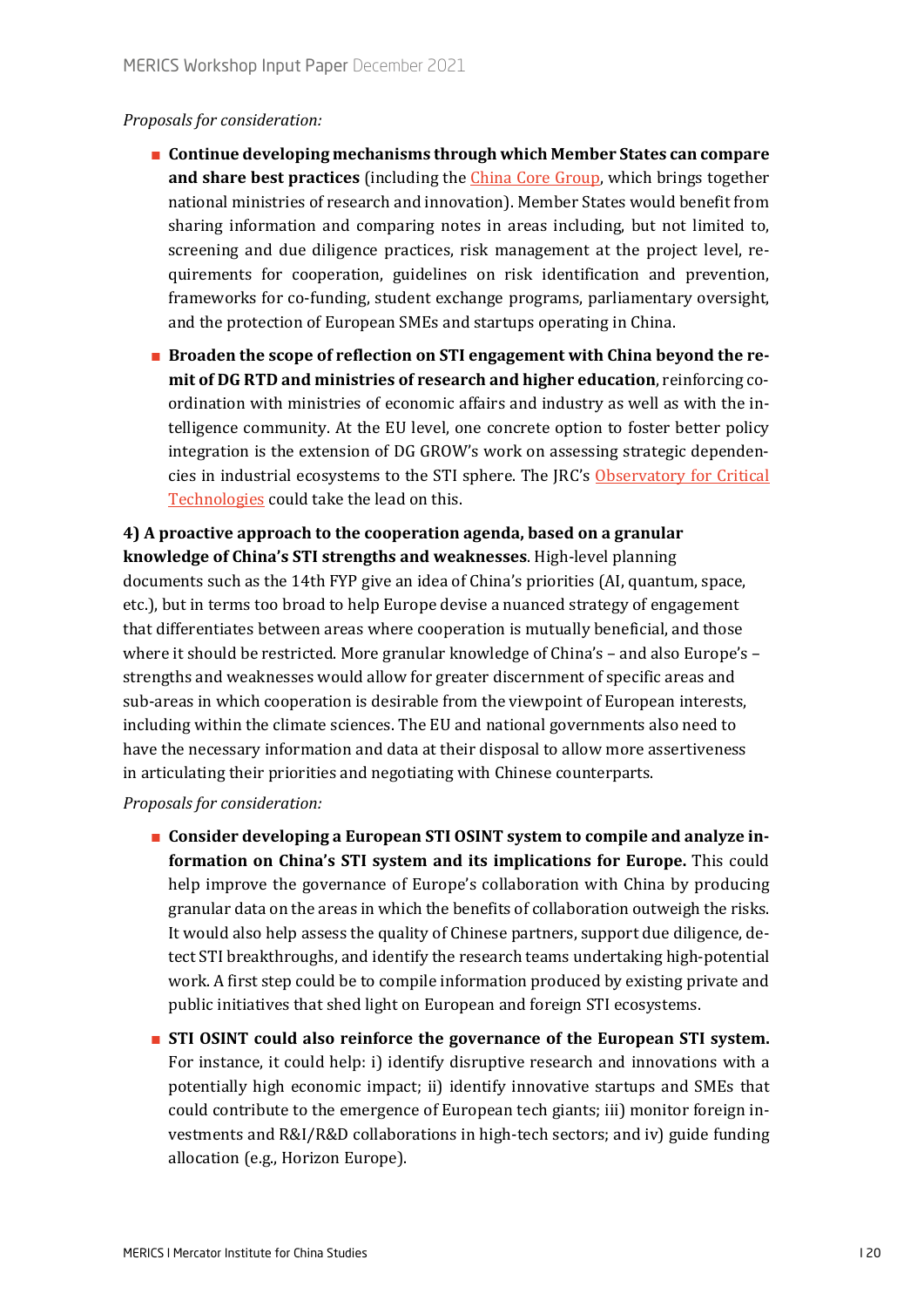- **Support research that documents China's state-driven technology acquisition program and disseminate the findings among relevant stakeholder groups.** Such information could also play a key role in supporting negotiation processes with Chinese actors.
- Make more active use of scientific attachés and the representatives of re**search institutions based in China.** Consider developing an equivalent to China's list of foreign technology targets; this could help inform a more proactive and strategic approach to cooperation programs and projects.

**5) A more effective and collaborative approach to risk management.** There is a growing awareness of the need to raise awareness within universities, research labs, public innovation agencies, and even private sector actors on the risks and pitfalls of cooperation, and how best to manage them.

*Proposals for consideration:*

- **Devise risk management mechanisms for large and strategic cooperation projects with China**, learning from past experiences (e.g. Galileo, Wuhan P4 laboratory) and involving actors at multiple levels, including the intelligence community and China experts.
- **Explore the development of guidelines for the private sector, especially SMEs and startups**, to help frame and manage cooperation with China. The UK experience could provide inspiration for other European countries in this regard.
- **Encourage public and possibly also private-sector funding for partnerships with China to be in line with the framework conditions** to be agreed upon in the context of the Roadmap negotiations.
- **Explore options for coordination instruments to help enterprises resist technology transfer requests made in exchange for market access or other shortterm gains** (industry-specific or not, relying on regulatory or voluntary commitments, etc.), through multi-stakeholder consultations, including with the scientific community. Inspiration could be drawn from the process that led to th[e OECD Anti](https://www.oecd.org/corruption-integrity/explore/oecd-standards/anti-bribery-convention/)-[Bribery Convention,](https://www.oecd.org/corruption-integrity/explore/oecd-standards/anti-bribery-convention/) which criminalizes active bribery in international commercial transactions, or from private sector-led initiatives such as the UN Global Compact.
- **Encourage and support experimentation and the development of different approaches**, such as toolkits, advisory functions, coordination mechanisms, and best practice in information and intelligence collection, following a variable geometry approach and then scaling successful approaches to the EU level.
- **Share information, experiences, and best practice with non-EU countries**. The EU-[US Trade and Technology Council,](https://ec.europa.eu/commission/presscorner/detail/en/STATEMENT_21_4951) which among other tasks will promote coordination on investment screening and export controls, could also help foster joint approaches to research security. But the EU also has plenty to learn from East Asian [countries](https://merics.org/en/events/lessons-east-asia-kick-event), including Taiwan, which have historically demonstrated greater pragmatism in balancing mutually beneficial cooperation with measures to mitigate risks to economic and technological security.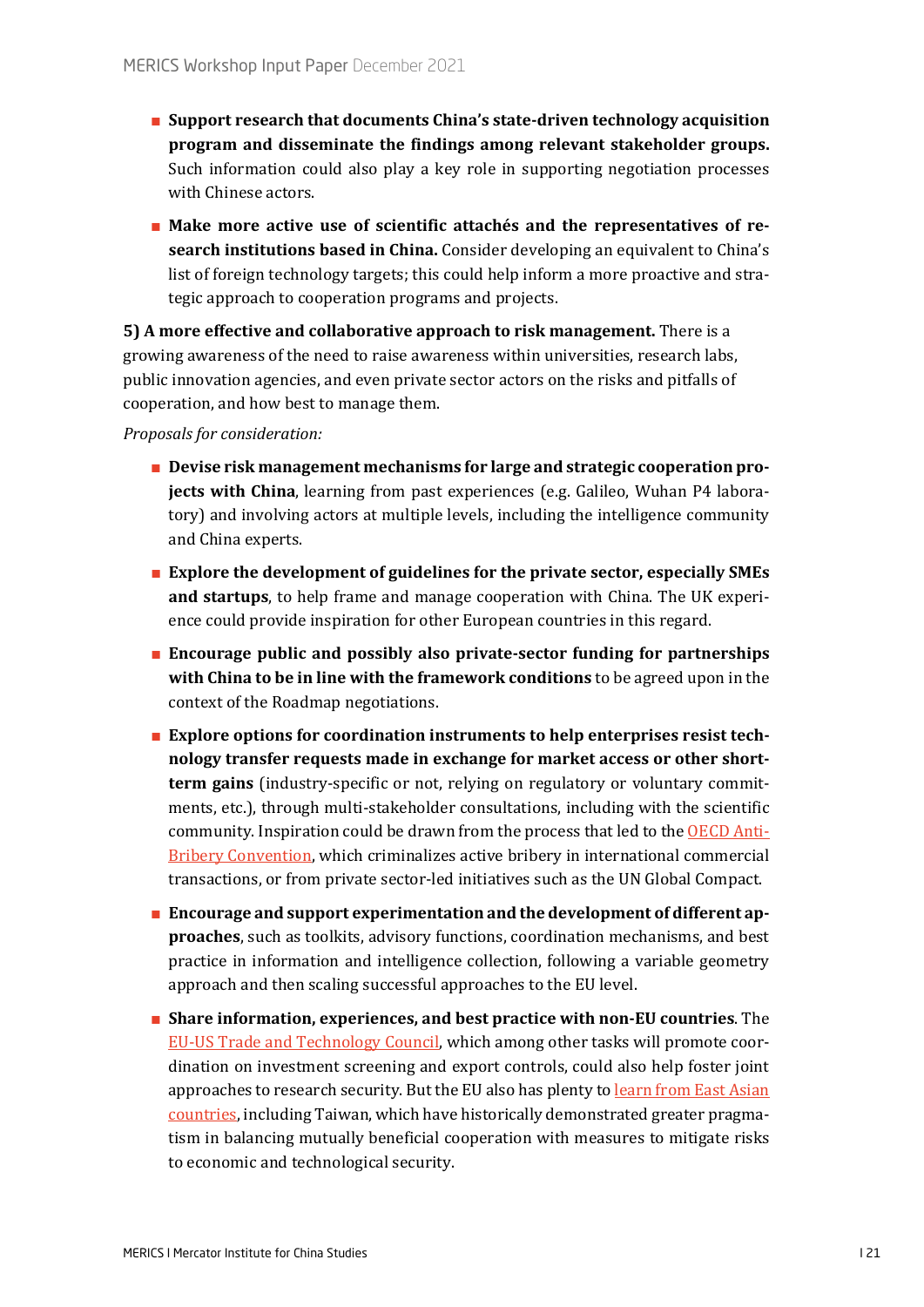# ENDNOTES

- <sup>1</sup> This report is the updated version of a discussion paper prepared by the authors for the third workshop of the ECFR-MERICS European Caucus on China on October 5, 2021, from which it draws many ideas and insights. The authors are grateful for the contributions of the researchers and representatives of national governments, public innovation agencies, the European Commission, and the OECD who took part in the workshop. Any errors of fact or interpretation remain the sole responsibility of the authors.
- <sup>2</sup> For example, issues with chip performance due to the relatively low precision of photolithography machines produced in China.
- <sup>3</sup> A significant trend over the past two decades has been China's growing share of global R&D expenditure, compared to a relative decline in the United States, Japan, Germany, France, the United Kingdom, and Italy. From 2000 to 2019, China's share of global R&D rose from 4.9 percent to 23.9 percent, while the United States' share fell from 39.8 percent to 29.9 percent. See Congressional Research Service (2021). "Global Research and Development Expenditures: Fact Sheet." Updated September 27[. https://sgp.fas.org/crs/misc/R44283.pdf.](https://sgp.fas.org/crs/misc/R44283.pdf)
- <sup>4</sup> The 14th FYP lists several impressive new major projects: "Hard X-ray free-electron laser devices, high-altitude cosmic ray observation stations, comprehensive extreme condition experimental devices, deep underground cutting-edge physical experimental facilities with very low background radiation, precision gravity measurement research facilities, and strong current heavy ion accelerator devices."
- <sup>5</sup> For a detailed and up-to-date account of the working and impacts of the system, see Hannas, W. C. and Tatlow, D. K. (eds.) (2020), *China's Quest for Foreign Technology: Beyond Espionage*. London: Routledge.
- <sup>6</sup> An EU expert group identified the need for a more strategic approach to international STI cooperation as early as 2012. Schwaag Serger, S. and Remoe, S. (eds) (2012). "International Cooperation in Science, Technology and Innovation: Strategies for a Changing World." Report of the Expert Group established to support the further development of an EU international STI cooperation strategy, European Commission Directorate-General for Research and Innovation.
- <sup>7</sup> A report on Swedish cooperation with China found that coordination within the public sector both between ministries and between regions, municipalities, and the national level – could be improved. Schwaag Serger, S. and Shih, T. (2018*).*  "Sweden and China - strengthened collaboration for a sustainable future: A knowledge base on innovation, research and higher education" (in Swedish)*.* [https://www.regeringen.se/4aac8b/contentas](https://www.regeringen.se/4aac8b/contentassets/5f0e9147360c4940a8cac5139fa949b3/sverige-och-kina_starkt-samverkan_-rapport.pdf)[sets/5f0e9147360c4940a8cac5139fa949b3/sverige](https://www.regeringen.se/4aac8b/contentassets/5f0e9147360c4940a8cac5139fa949b3/sverige-och-kina_starkt-samverkan_-rapport.pdf)-och-kina\_starkt-samverkan\_-rapport.pdf.
- 8 As Anna Puglisi, a leading expert on China's technology transfer strategy, puts it, China has "put in place policies and programs that undermine the very values we hold dear: a fair and level playing field, transparency, reciprocity and marketdriven competition." Puglisi, Anna B. (2021). Testimony before the Senate Select Committee on Intelligence on "Beijing's Long Arm: Threats to U.S. National Security.[" https://cset.georgetown.edu/publication/anna](https://cset.georgetown.edu/publication/anna-puglisis-testimony-before-the-senate-select-committee-on-intelligence/)-puglisis-testimony-beforethe-senate-select[-committee-on-](https://cset.georgetown.edu/publication/anna-puglisis-testimony-before-the-senate-select-committee-on-intelligence/)intelligence/.